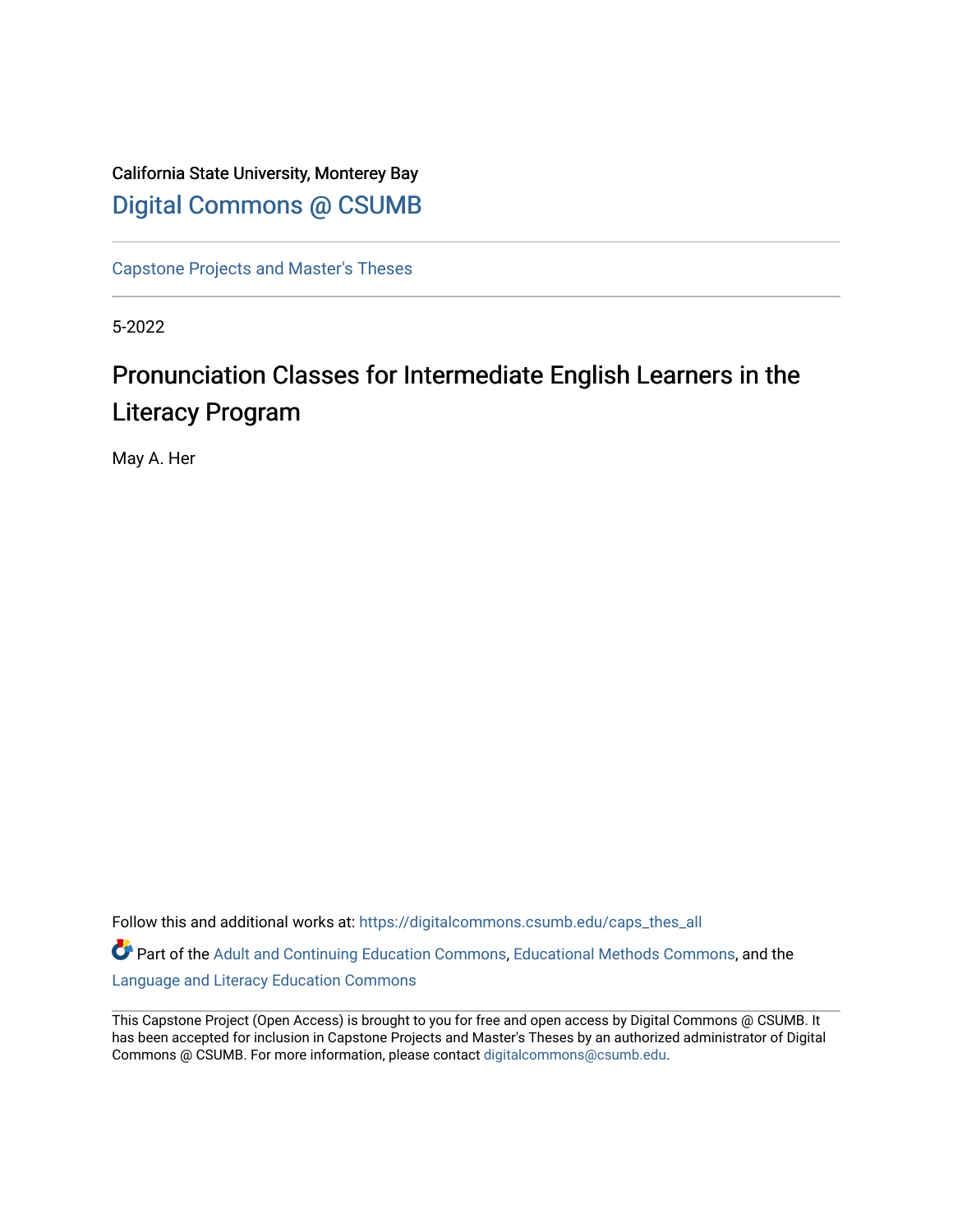Pronunciation Classes for Intermediate English Learners in the Literacy Program May Angelina Her Monterey County Free Libraries and Sarah Hoeffel Collaborative Health & Human Services Department of Health Human Services and Public Policy California State University Monterey Bay

April 22, 2022

# Author Note

May Her, Department of Health Human Services and Public Policy, California State University Monterey Bay. This research was supported by the Monterey County Free Libraries. Correspondence concerning this report should be addressed to May Her, California State University Monterey Bay, 100 Campus Center, Seaside, CA, 93955. Contact: mher@csumb.edu.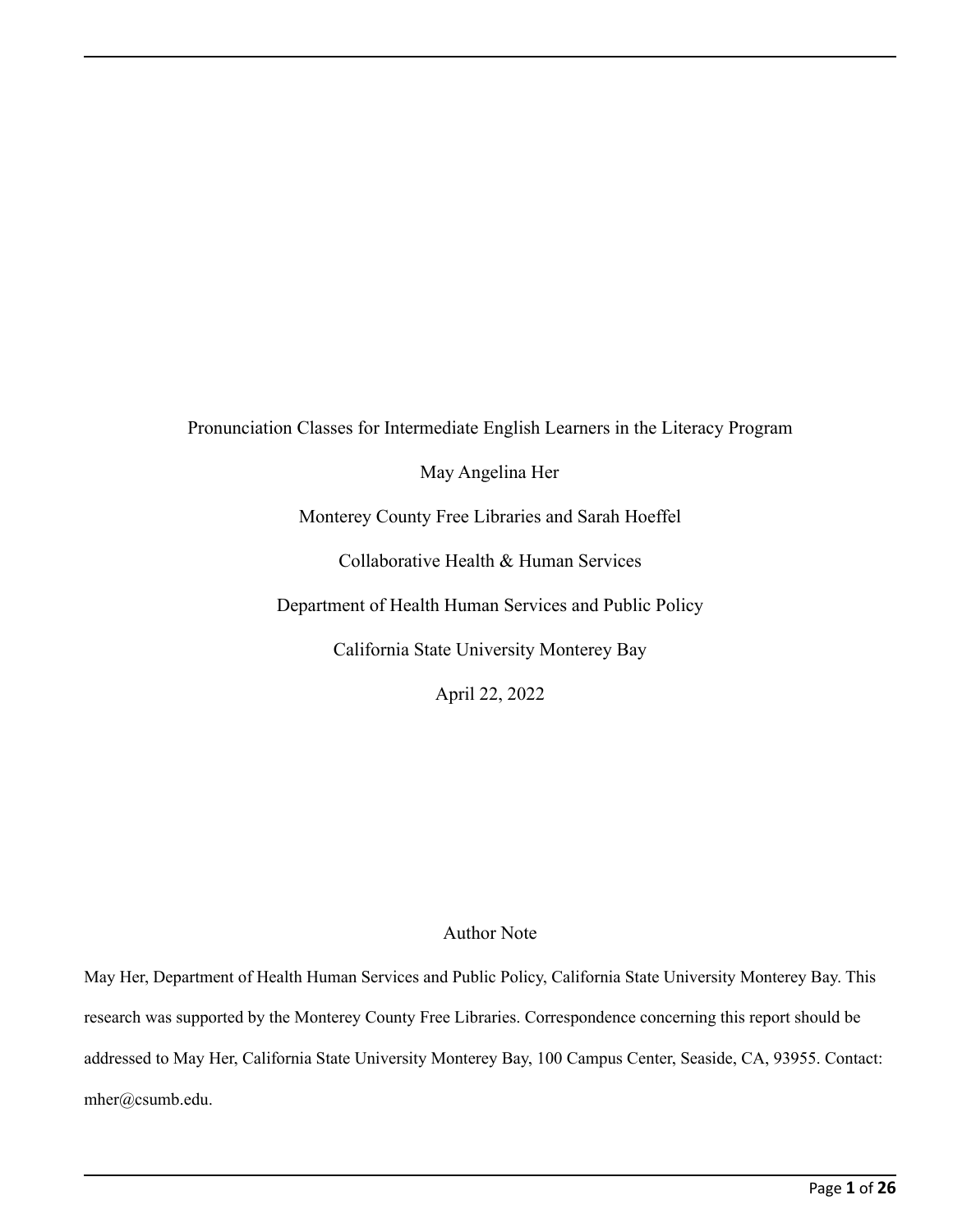# **Final Capstone Project Title and Abstract**

Pronunciation Classes for Intermediate English Learners in the Literacy Program

Monterey County Free Libraries is a public government organization that provides a wide range of resources and services for residents of Monterey County including a Literacy Program that serves 52 learners who are eligible to participate in this capstone project. The macro problem that this project is related to is the increasing number of immigrant residents who do not have access to equal educational opportunities in Monterey County. The micro problem is that learners who have participated in the Literacy Program are not confident with their English pronunciation even after their initial tutoring sessions conclude. This project provided an educational intervention for learners who wanted to improve their English pronunciation by engaging learners in a classroom setting. Based on an assessment of this project's success in building the learners' confidence through the classes, the Literacy Program should incorporate more pronunciation sessions to help learners build pronunciation skills and confidence.

Keywords: pronunciation, literacy, English Language Learners (ESL), libraries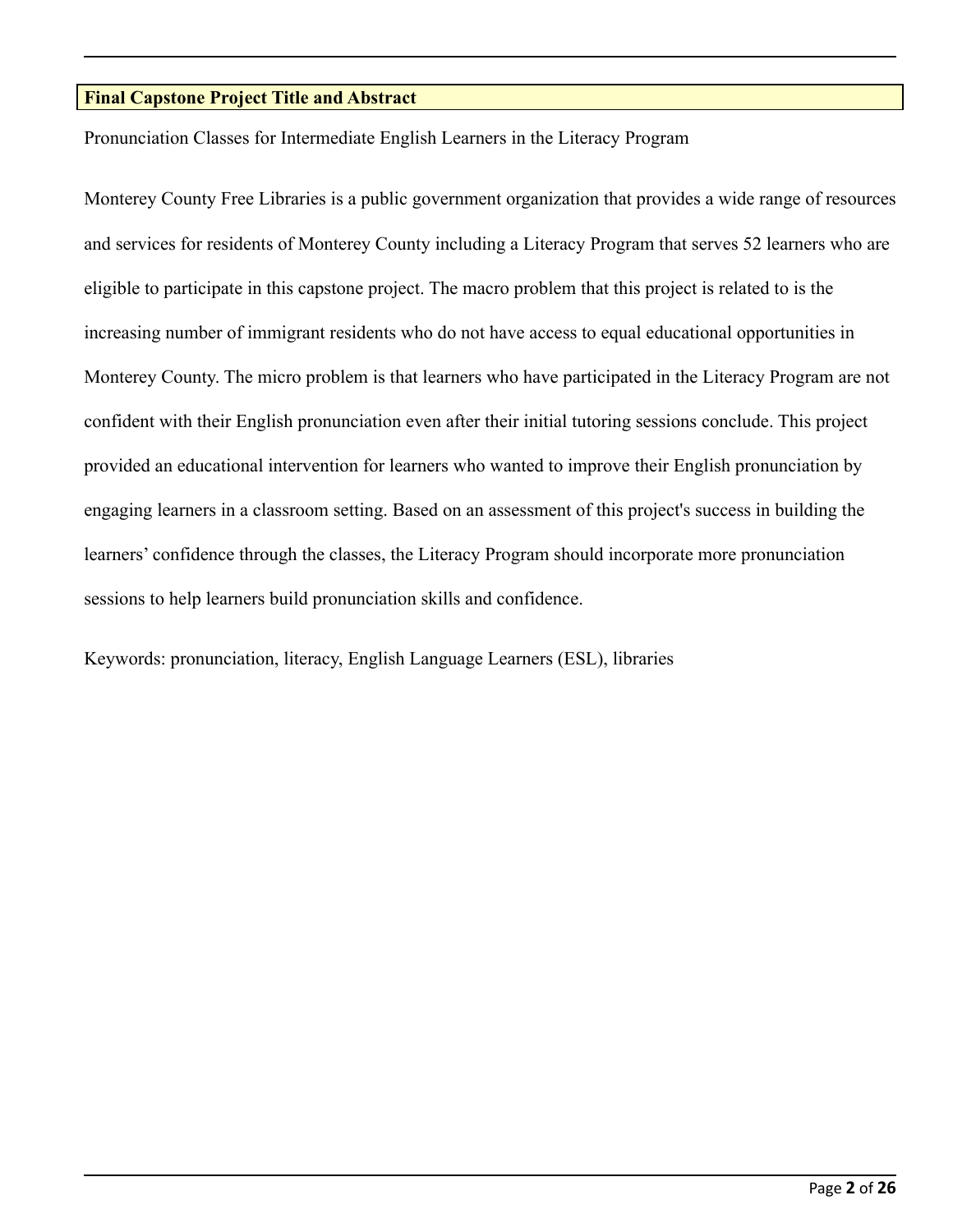#### **Agency Information and Partnering Organizations**

#### **Agency Description**

The Monterey County Free Libraries (MCFL) is a state library organization that provides the Monterey community with tools and resources for engagement. MCFL also provides books and crafts for their community members to enjoy. The Literacy Program is a program that MCFL offers to English Language Learners (ELL) in the community and the unit under which this capstone project will be implemented. The Literacy Program matches a volunteer tutor from the community with a voluntary learner; where the two meet once every week or so to work one-on-one on the learners' English literacy skills. (MCFL, 2021). Many learners seek out services like this for both personal and professional reasons and decide what the focus of their tutoring sessions should be.

MCFL is considered a county department that receives funding from a share of property taxes as well as taxes on cannabis sales. (County Administrative Office, 2020). MCFL also receives state and local grants for the different programs they provide (County Administrative Office, 2020), such as the Literacy Program which utilizes the funds that they receive from grants. (MCFL, 2021). The funding that MCFL receives would go towards the books that they are sharing with the community and the materials they would use in workshops or for other necessities within the literacy program. They also receive book donations from local nonprofit organizations. (MCFL, 2021).

#### **Mission & Vision**

The overall mission of MCFL is, "... to bring ideas, inspiration, information and enjoyment to our community." (MCFL, 2021). The Literacy Program's mission is to "meet the needs of the many adults in Monterey County with limited literacy skills." (MCFL, 2021). MCFL works towards providing happiness and equal opportunities to their community. Through the Literacy Program, MCFL can give the members of their community the chance to gain a better understanding of English and move one step closer to pursuing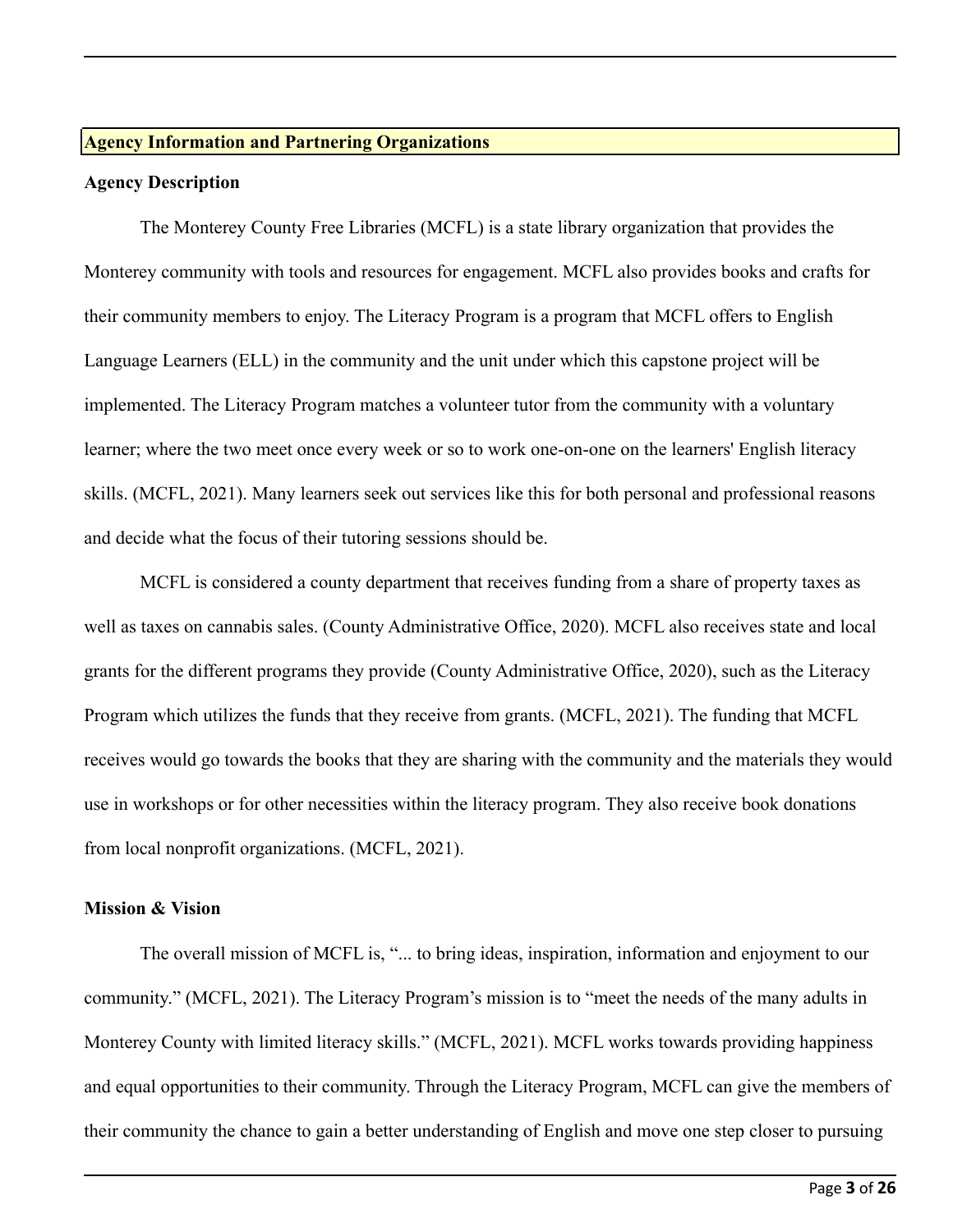their educational or professional goals. The Literacy Program also values the contributions that they receive from their community members to assist fellow members through their endeavors.

# **Community Partners**

MCFL partners with a wide range of organizations in order to carry out their workshops or other community events. The organization partners with the Foundation for Monterey County Free Libraries as this organization provides advocacy for the libraries. Through this partnership there is an exchange of funding for resources and materials for events. MCFL also partners with the Read to Me Project and Mujeres en Acción on various events that are developed for the community. These events include children story time, COVID testing for Spanish speakers, and more. They also work together to carry out programs like the Conversation Circle and the Educational Story Time.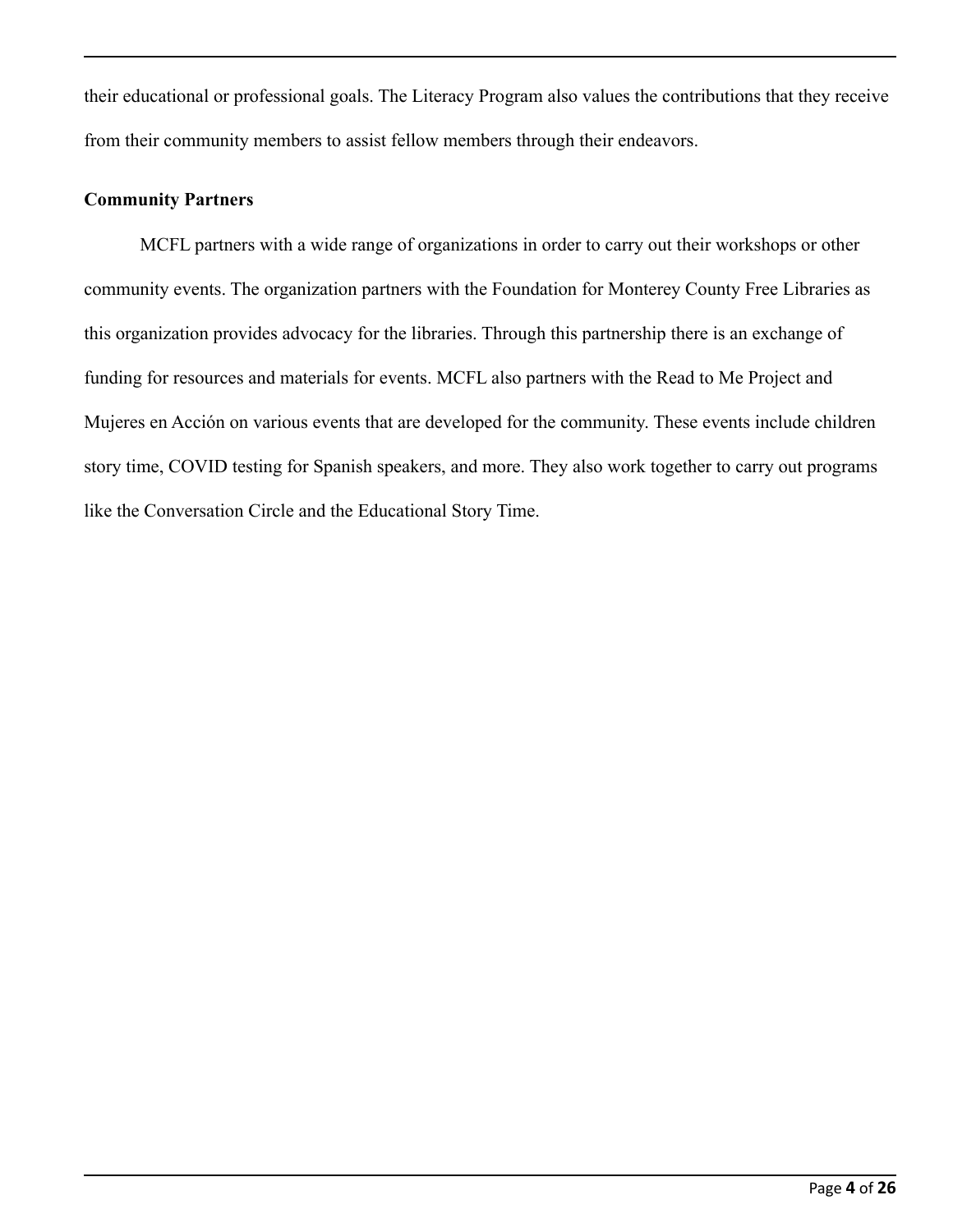# **Communities Served: Demographic Profile and Needs Analysis**

# **Community Description**

MCFL serves the entire Monterey County population of 434,061 individuals. (United States Census Bureau, 2019). Whereas the Literacy Program serves anyone who is 18 years or older. Currently, there are a total of 52 learners in the Literacy Program. (California Library Literacy Services, 2021). The data presented in Figure 1 is based on the end of the year report developed by the California Library Literacy Services and indicates that the primary population served by MCFL consists of most individuals who identified as women in their 30's to 50's who are either Hispanic or Asian. A slight majority (51%) of clients have less than a 9th grade education and only about 10% of the population served has obtained a bachelor's degree. (California Library Literacy Services, 2021).

| <b>Figure 1. Demographic profile of MCFL clients</b> |                                                                                          |                                                                                                                                                                                                                                                           |                                                                                                                                                                                                                                                              |  |  |  |  |  |
|------------------------------------------------------|------------------------------------------------------------------------------------------|-----------------------------------------------------------------------------------------------------------------------------------------------------------------------------------------------------------------------------------------------------------|--------------------------------------------------------------------------------------------------------------------------------------------------------------------------------------------------------------------------------------------------------------|--|--|--|--|--|
|                                                      | <b>Agency client</b><br>statistics                                                       | <b>Monterey County statistics</b>                                                                                                                                                                                                                         | <b>California statistics</b>                                                                                                                                                                                                                                 |  |  |  |  |  |
| Age                                                  | 30-39:38%<br>40-49: 36%<br>50-59: 15%<br>60-69: 0.07%<br>70+: 0.02%                      | 18 & up: 73%                                                                                                                                                                                                                                              | 18 & up: 77.5%                                                                                                                                                                                                                                               |  |  |  |  |  |
| Gender                                               | Female: 78%<br>Male: 22%                                                                 | Female: 49.1%<br>Male: 50.9%                                                                                                                                                                                                                              | Female: 50.3%<br>Male: 49.7%                                                                                                                                                                                                                                 |  |  |  |  |  |
| Race/<br>ethnicity                                   | Hispanic: 82.7%<br>Asian: 17.3%                                                          | White alone: 29.4%<br>Black or African American alone: 3.4%<br>American Indian and Alaska Native alone: 2.6%<br>Asian alone: 6.7%<br>Native Hawaiian and Other Pacific Islander<br>alone: $0.6\%$<br>Two or More Races: 3.8%<br>Hispanic or Latino: 57.3% | White alone: 36.5%<br>Black or African American alone: 6.5%<br>American Indian and Alaska Native alone:<br>1.6%<br>Asian alone: 15.5%<br>Native Hawaiian and Other Pacific Islander<br>alone: $0.5\%$<br>Two or More Races: 4%<br>Hispanic or Latino: 35.4%  |  |  |  |  |  |
| Education                                            | Less than 9th grade:<br>51%<br>9th-12th grade: 39%<br>College or above<br>education: 10% | Less than 9th grade: 19%<br>9th to 12th grade, no diploma: 8%<br>High school graduate (includes equivalency): 20%<br>Some college, no degree: 17%<br>Associate's degree: 8%<br>Bachelor's degree: 15%<br>Graduate or professional degree: 10%             | Less than 9th grade: 8.7%<br>9th to 12th grade, no diploma: 7.3%<br>High school graduate (includes<br>equivalency):20.6%<br>Some college, no degree: 20.6%<br>Associate's degree: 7.9%<br>Bachelor's degree: 21.9%<br>Graduate or professional degree: 13.3% |  |  |  |  |  |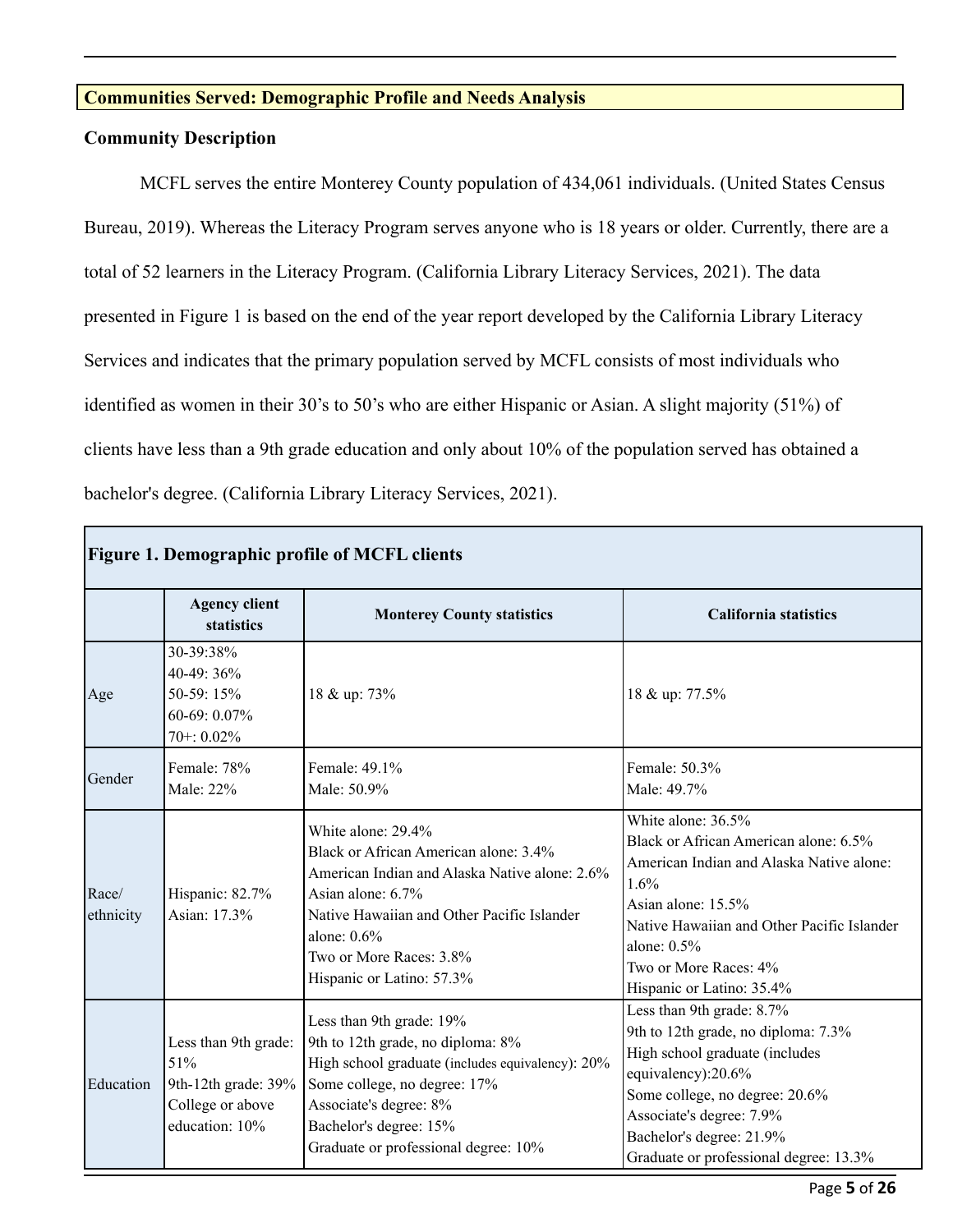Sources:

- 1. California Library Literacy Services, 2021
- 2. United State Census Bureau, 2019
- 3. DataShare, 2019

The primary problem faced in Monterey County is the lack of educational opportunities and development of English Literacy skills for low-income families. (Abrego, 2006). It could also be that there aren't enough programs like the Literacy Program available for more community members to utilize. There are only a handful of known services available. (United Way, n.d.).

#### **Community Needs & Assets**

The Foundation of Monterey County Free Libraries is an important community asset to MCFL because it provides the libraries with the advocacy it needs in order to get funding and resources for the Literacy Program. The Foundation for Monterey County Free Libraries is an independent nonprofit organization whose mission is to "help make literacy programs possible." (FMCFL, 2020) As mentioned, one of the biggest obstacles that the community faces is the lack of resources for an equal opportunity of education. The Foundation makes sure that community members are getting the resources they need in order to achieve their educational goals.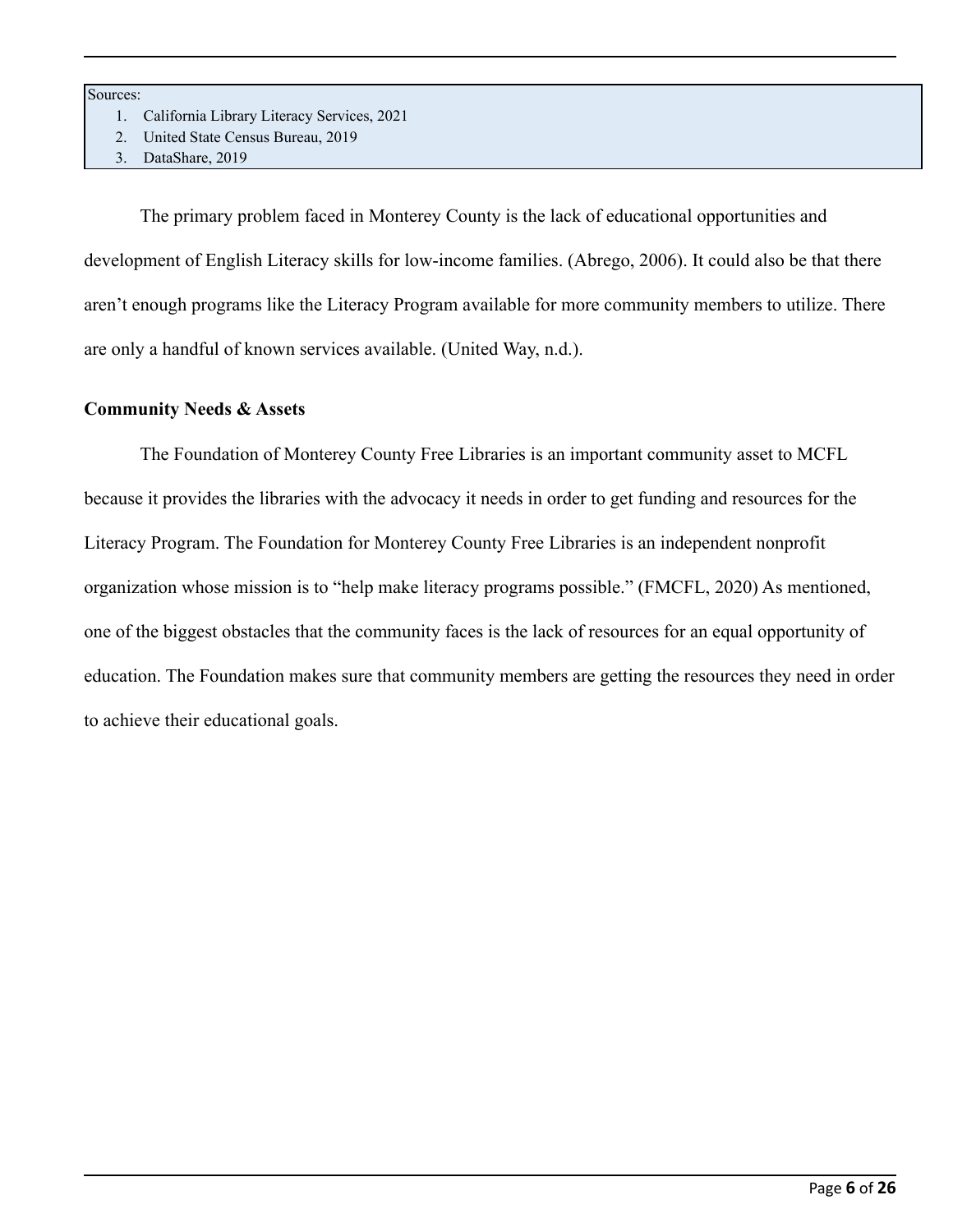# **Capstone Project Description & Justification**

#### **Problem Model**

The micro-level problem that is addressed by the capstone project is that English Language Learners (ELL) in the Monterey County Free Libraries Literacy Program are not confident with their English pronunciation even after the initial tutoring sessions. The groups that are directly impacted by this problem include the learners in the Literacy Program, their employers, and their families. The learners are the ones who are taking the time to work on their literacy skills. Employers tend to look for employees that have a basic understanding of English and could speak it. "A lack of awareness of the connection between learning and career prospects hamper participation in adult learning [Kis & Field, 2013]. Not seeing this connection can even contribute to a "vicious cycle" of minimal learning and fewer career opportunities [OECD, 2013, p. 137]." (Patterson & Paulson, 2015). Their families are essentially there to assist them along the way and to support them through any hardships they may face.

The macro-level problem that is (indirectly) addressed by this project is that too few immigrant residents have access to equal educational opportunities in Monterey County. The group that is mostly affected by this is immigrant families. The programs that are offered to them are minimal and if they want to pursue an education, they must put more effort into the research of programs and their academic endurance once in the program. (Gray, et al., 2010). MCFL looks to provide equal opportunities for members of their community, but if this group isn't made aware of the resources available to them, then they won't be able to utilize the programs.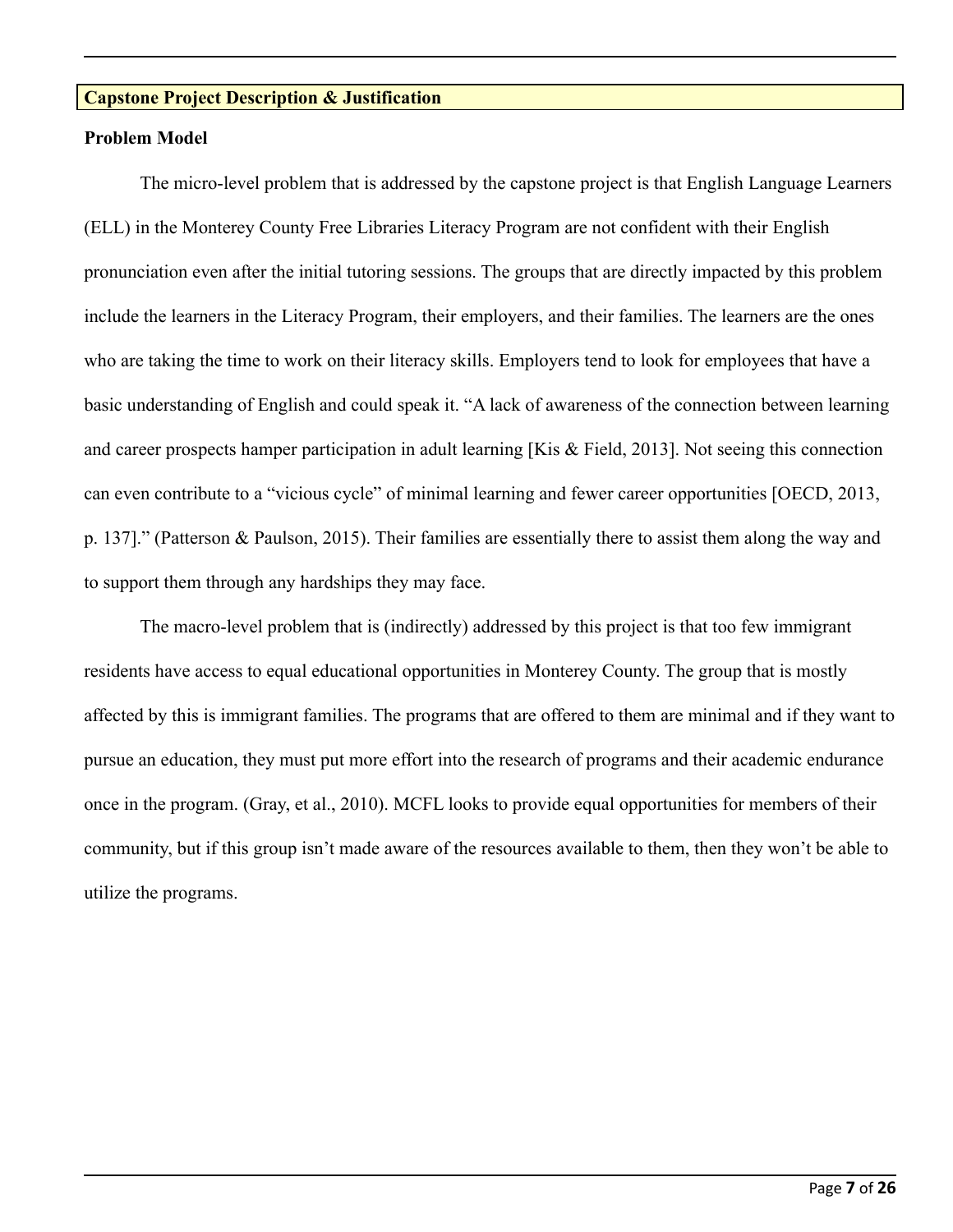| <b>Figure 2. Problem Model</b>                           |                                                                                                                                 |                                                                             |  |  |  |  |  |
|----------------------------------------------------------|---------------------------------------------------------------------------------------------------------------------------------|-----------------------------------------------------------------------------|--|--|--|--|--|
| <b>CONTRIBUTING FACTORS TO</b><br><b>AGENCY PROBLEM</b>  | <b>AGENCY-SPECIFIC "MICRO-LEVEL"</b><br><b>PROBLEM STATEMENT</b>                                                                | <b>CONSEQUENCES TO AGENCY/CLIENTS IF</b><br><b>PROBLEM IS NOT ADDRESSED</b> |  |  |  |  |  |
| Lack of practice                                         | Literacy Program Learners are not<br>confident with their English<br>pronunciation even after the initial<br>tutoring sessions. | Learners lose interest                                                      |  |  |  |  |  |
| Introductory classes don't<br>focus on pronunciation     |                                                                                                                                 | Limits pronunciation ability                                                |  |  |  |  |  |
| Older learners assume it's<br>too difficult              |                                                                                                                                 | Diminish confidence of learners                                             |  |  |  |  |  |
| <b>CONTRIBUTING FACTORS TO</b><br><b>BROADER PROBLEM</b> | <b>BROADER "MACRO-LEVEL" HEALTH OR</b><br><b>SOCIAL PROBLEM STATEMENT</b>                                                       | <b>CONSEQUENCES TO SOCIETY IF PROBLEM</b><br><b>IS NOT ADDRESSED</b>        |  |  |  |  |  |
| Lack English Literacy                                    | Too many immigrant residents do<br>not have access to equal                                                                     | Limited opportunities for immigrant<br>children                             |  |  |  |  |  |
| Work longer hours                                        | educational opportunities in<br>Monterey County.                                                                                | Limits to employment advancement                                            |  |  |  |  |  |
| Lack of digital tools                                    |                                                                                                                                 | Increased communication barrier                                             |  |  |  |  |  |

# **Micro-level Problem**

Although learners should be able to communicate with their families and other members of their community using their modified English literacy skills after completing their tutoring sessions, they report to staff that they are not confident with their English pronunciation. Some learners have mentioned to MCFL staff that they would appreciate a setting or environment where they can practice their English pronunciation with others who are at their same literacy level.

The first contributing factor to this problem is that the learners lack practice in the real-world setting. Majority of the interactions that they have are with their family members or their tutor. Though this group would do their best to support the learner, the learner may not get the same responses from a random individual. In a study done to determine the importance of pronunciation classes, researchers found that teachers and tutors are able to better understand learners because their ears have been trained to understand "bad" English. (Gilakjani, 2016). However, people outside of their classrooms may not have the same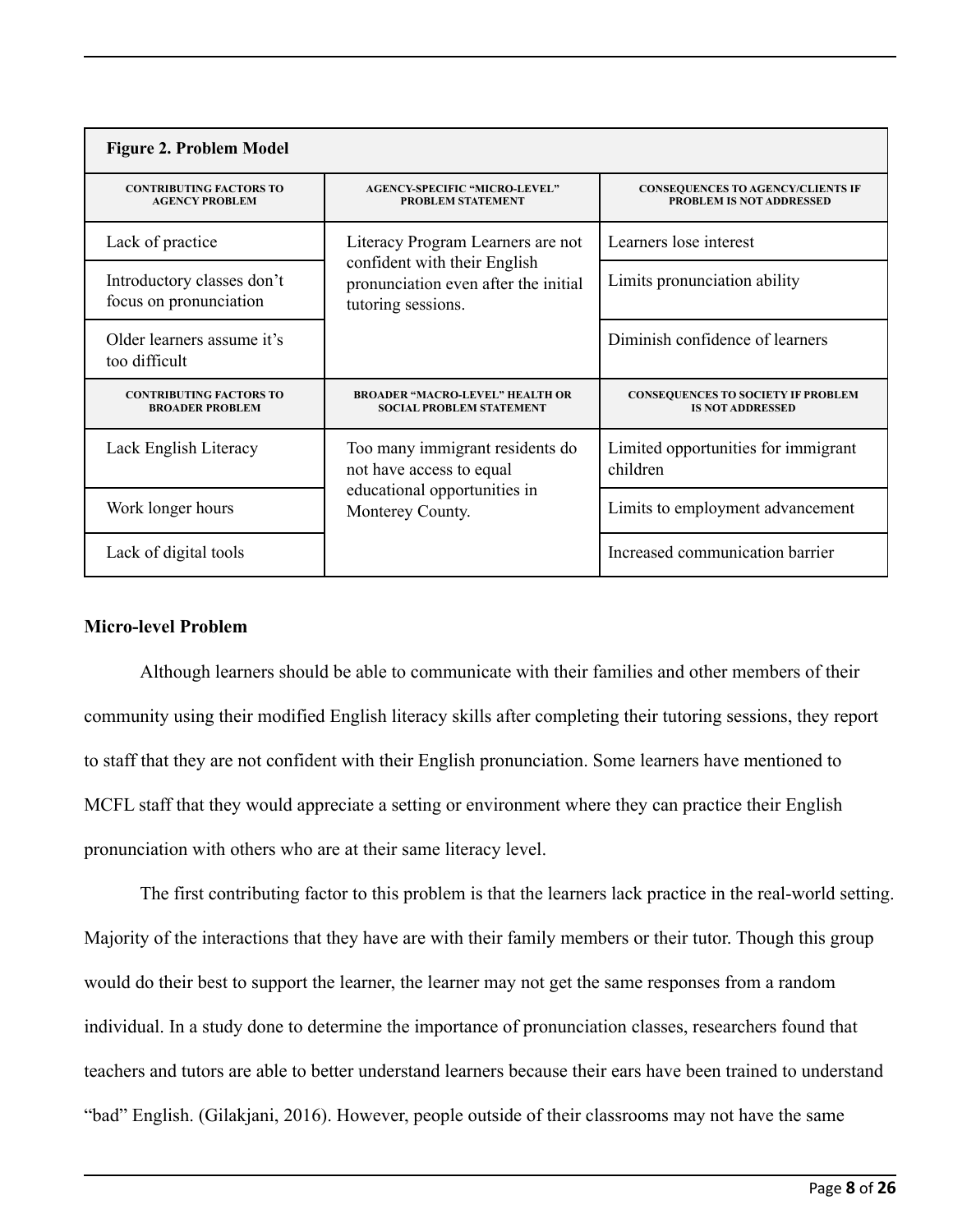responses to the learners because they don't have the same set of tools that the teacher or tutor has when conversing with a learner. It is the same when it comes to family members. They are also unconsciously trained to understand the learner's broken English after years of living with one another. "Learners need motivation and time to really practice pronunciation." (Fraiser, 1999). The other contributing factor is that teaching English literacy focuses more on the definition of the word rather than how the word is pronounced. In many classrooms, there are instances where the teacher teaches the learners what the words mean and how it sounds, but rarely is there a chance for the learner to practice their pronunciation of the words. Bradley-Bennett (2007) observed in her study course that as time goes on and the pronunciation of the learner begins to develop, their contextualization will also begin to develop so it is better to "teach English but not teach about English." It isn't the instructors' fault entirely. The third contributing factor is the appearance of a fixed language mindset in the learners when it comes to learning a new language. (Lou & Noels, 2020). In a study done by researcher Nigel Mantou Lou and Kimberly A. Noels (2017), they found that ESL learners who thought that "language learning requires a talent that cannot be changed" (fixed language mindset) were more likely to avoid the learning process entirely while those of whom were believed it doesn't require a talent to learn a language (a growth language mindset) were prone to engage in the educational experience. Though learning a language can be difficult, having a fixed language mindset will make it two times harder for the learner to get the entire experience.

A consequence to this problem is that learners begin to lose interest in the learning process of their English literacy skills. Rogers (2017) conducted a study on his English language learners about the effects of teaching pronunciation in his classroom and found that there was a significant improvement in the learner's attitude towards learning English and their ability to speak when he included English pronunciation in the class. Their improved motivation and retention stemmed from being able to practice the words they were learning. Not being able to pronounce the words would make the students feel less capable of carrying out their English literacy skills. Thus, also resulting in the second consequence to the problem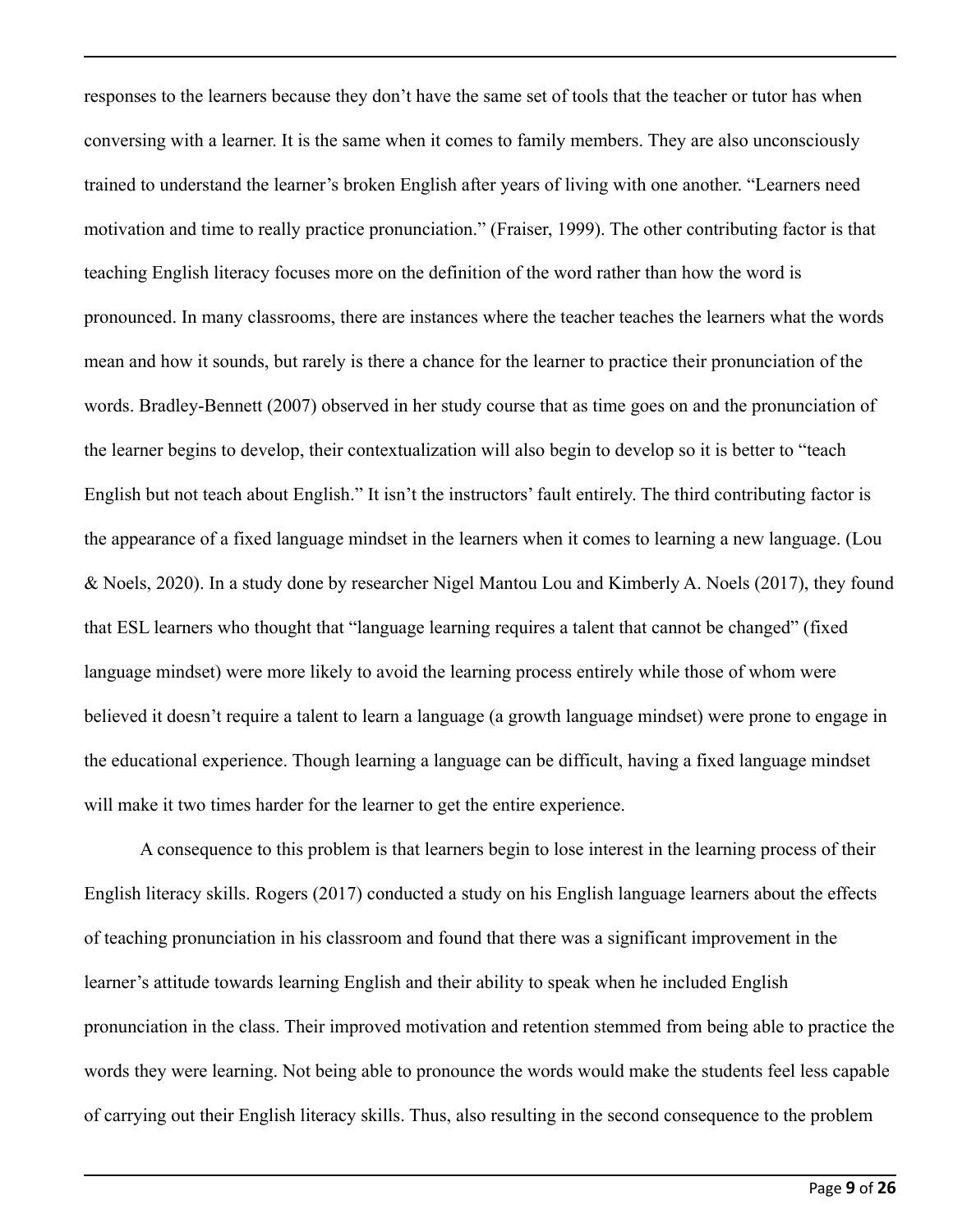that learners lose the effectiveness of their literacy skill. "Moreover, with an increasing focus on communication, has come a growing premium on oral comprehensibility." (Morley, 1991). The lack of a space to practice their new pronunciation skills would ultimately deprive them of expanding their pronunciation ability. Another consequence of this problem is that learners who have a fixed language mindset would begin to develop anxiety towards the idea of learning a new language which would inevitably cause them to avoid the practice entirely. (Lou & Noels, 2020). It's not going to be a perfect pronunciation that they use, but they will be confident and comprehensive enough for others to understand clearly.

# **Macro-Level Problem**

Recent immigrant families to the United States don't have the same access to educational opportunities as those who have lived in the United States longer. (Abrego, 2006). "Immigrants comprise over 30% of the total [California] population, and at 21.7% Monterey County has the highest percentage of non-citizens of any California county." (Monterey County, 2019). Even though they make up just about 30% of the population within Monterey County, the resources for this population are still scarce. Additionally, "29% of adult immigrants in the United States do not hold a high school diploma." (Brookings, n.d.). There are only a handful of programs in Monterey County that accommodate migrant workers in their education journey. Looking at the 211 Monterey County webpage, those programs only include the Migrant Education Programs by the Monterey County Office of Education, High School Equivalency Program in Hartnell College and the National Migrant Worker Referral Hotline in the Migrant Education Hotline. (United Way, n.d.).

The top contributing factor to the overarching problem is that recent immigrant families who come into California possess little speaking and writing skills. (Hill, 2011). "Among immigrants who arrived in the last 10 years, 6% speak only English and an additional 47% report that they speak English very well or well. The most common language spoken among California immigrants is Spanish—53% report speaking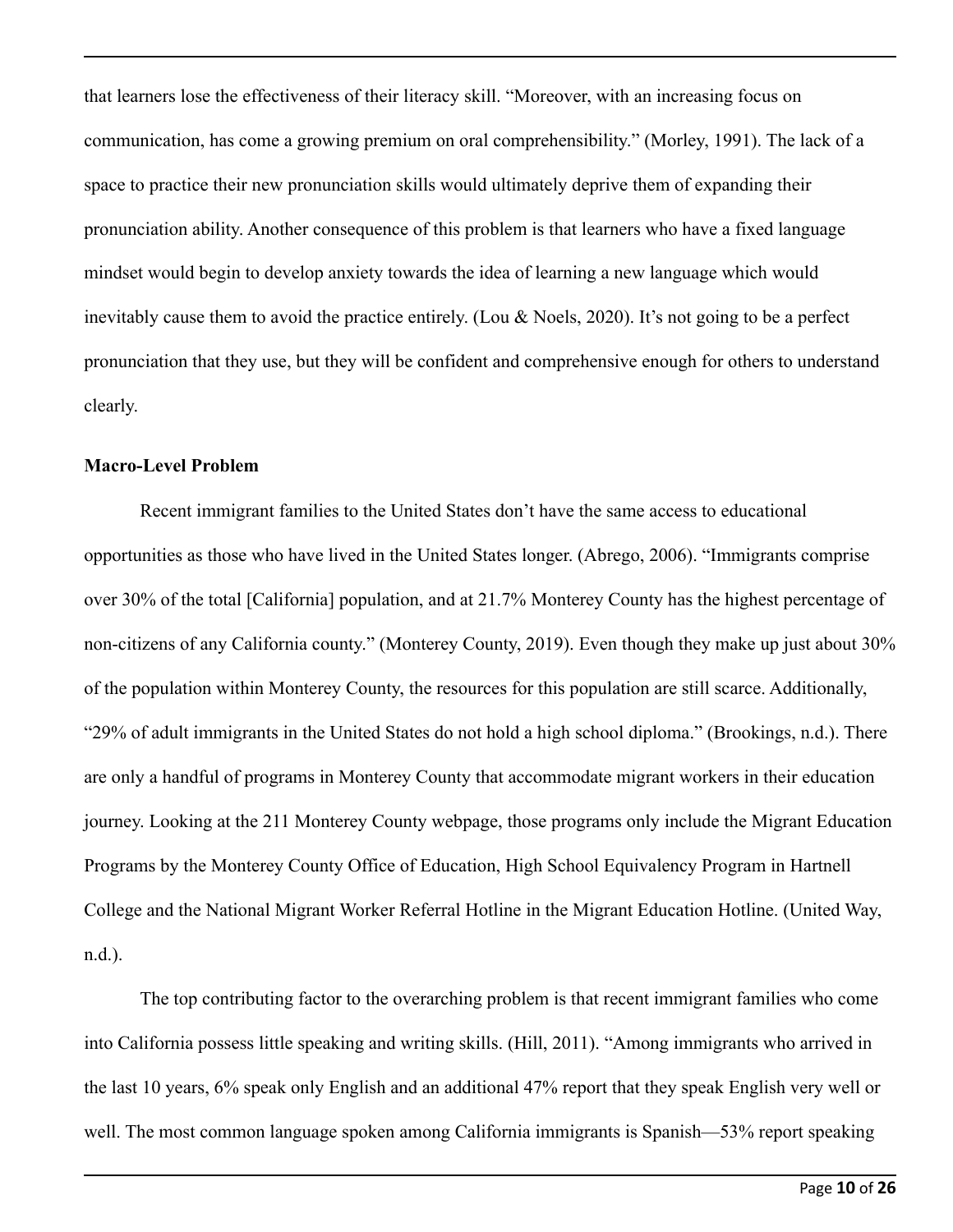Spanish at home, 20% of whom report speaking English "not at all." (Hill, 2011). They cannot reach out for educational services because the majority of the education taught is in English. This would discourage them from pursuing their education. (Garcia, 2002). A contributing factor to this problem is the fact that immigrant families take on more hours of work than any average nonimmigrant. This is because they are unable to obtain a good paying job to keep their family secure. "In service sectors, foreign-born [female] workers were significantly more likely to report working more than 8 hours a day." (Bae, 2017). Another contributing factor is that most of the time immigrant residents don't have access to the internet at home or the tools needed. "-Over 10,000 students do not have internet access in their home because internet access is not available in their community or is unaffordable to their families." (Monterey County, 2021). With the effects of COVID-19 and the academic life moving onto the digital platform. It has become much harder for immigrant families to take part in furthering their education.

A consequence to the problem is that there is an increased risk of future generations following in the footsteps of their parents. This is due to the fact that they have to help their parents provide for the family and pay some of the living expenses. Researchers have found that "74% of all 16- to 25-year-old survey respondents who cut their education short during or right after high school say they did so because they had to support their family." (Pew Research Center, 2009). If not for the responsibilities to their parents and families, these children could get a better education and maybe even a better job that could really help their families. The other consequence to the problem is that good employment becomes harder to find for the immigrant because they aren't able to develop their skills or obtain the education level needed. Many middle wage jobs require that the applicants have a bachelor's degree or higher. Some even only require a high school diploma. However, because there are fewer educational resources for immigrants, they are stuck with the low wage jobs that require a lot of hours to make up the same amount as a middle wage job. (Belman, et. al., 2015). Another consequence to this problem is that the daily life of immigrant families becomes more difficult. For one, it limits the health care services that they receive. In a study done by a team of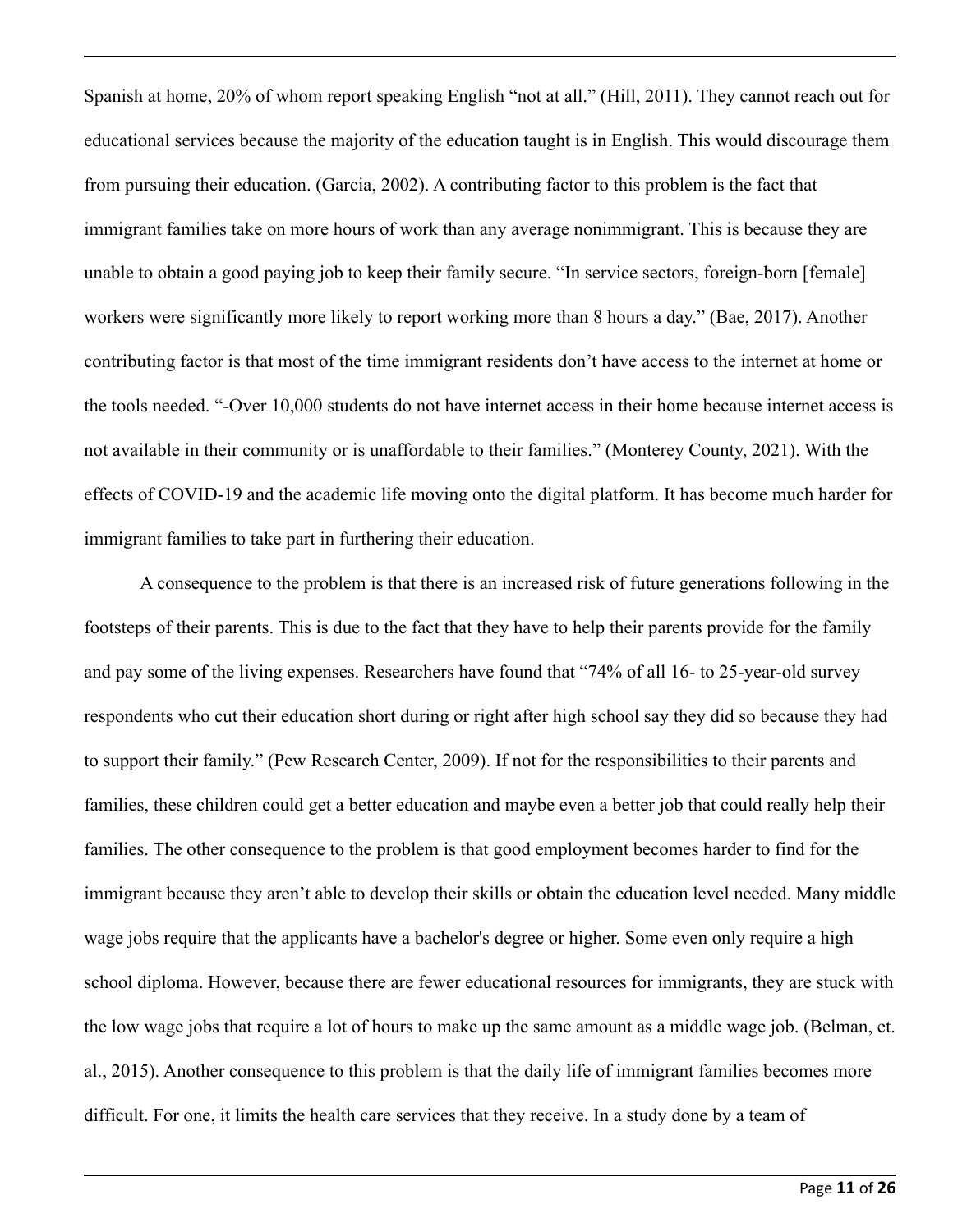researchers, they were able to find that one tenth of immigrant families with low education, income, and less likely to speak English had proper health insurance. (Urrutia-Rojas, et al., 2006). With the limited education that the immigrant families have, they are subjected to receive health insurance, if any, from whatever is offered.

#### **Project Description**

The capstone project title is "Pronunciation classes for intermediate English learners in the Literacy Program". This project will be an educational intervention of a 5 week long course. The course will be implemented on Thursdays from 6pm to 6:50pm each week starting the week of February 6th, 2022. During the class, a small group of 5 English learners will have the opportunity to interact with one another and the instructor to improve their English pronunciation. The reason for choosing this method of teaching is because researchers have found that incorporating speaking into the curriculum would bridge the gap between understanding and communicating. (Lewis & Grant, 2003). It would give the learners an opportunity to work with other members of their community, in addition to their tutor.

The stakeholders in this project include community members, current MCFL Literacy Learners, tutors and the libraries that are a part of MCFL. The learners would be the ones receiving the intervention and the tutors could seek out improvements in the pronunciation of specific words the learners use. The libraries strongly support this project because it will be implemented at all of the libraries. Community partners like the Read to Me Project and Mujeres en Acción could be inspired to join the program if there is an increase in learner's success with the intervention.

The short-term goal of this project is to encourage learners to feel more confident in their English-speaking abilities. Learners should feel confident with their English literacy skills that they have worked hard to achieve. The overarching goal for the project is to expand educational and professional opportunities for members of the community through improved English literacy. With the skills and tools that the learners are gaining from the program, they should be able to obtain better educational and job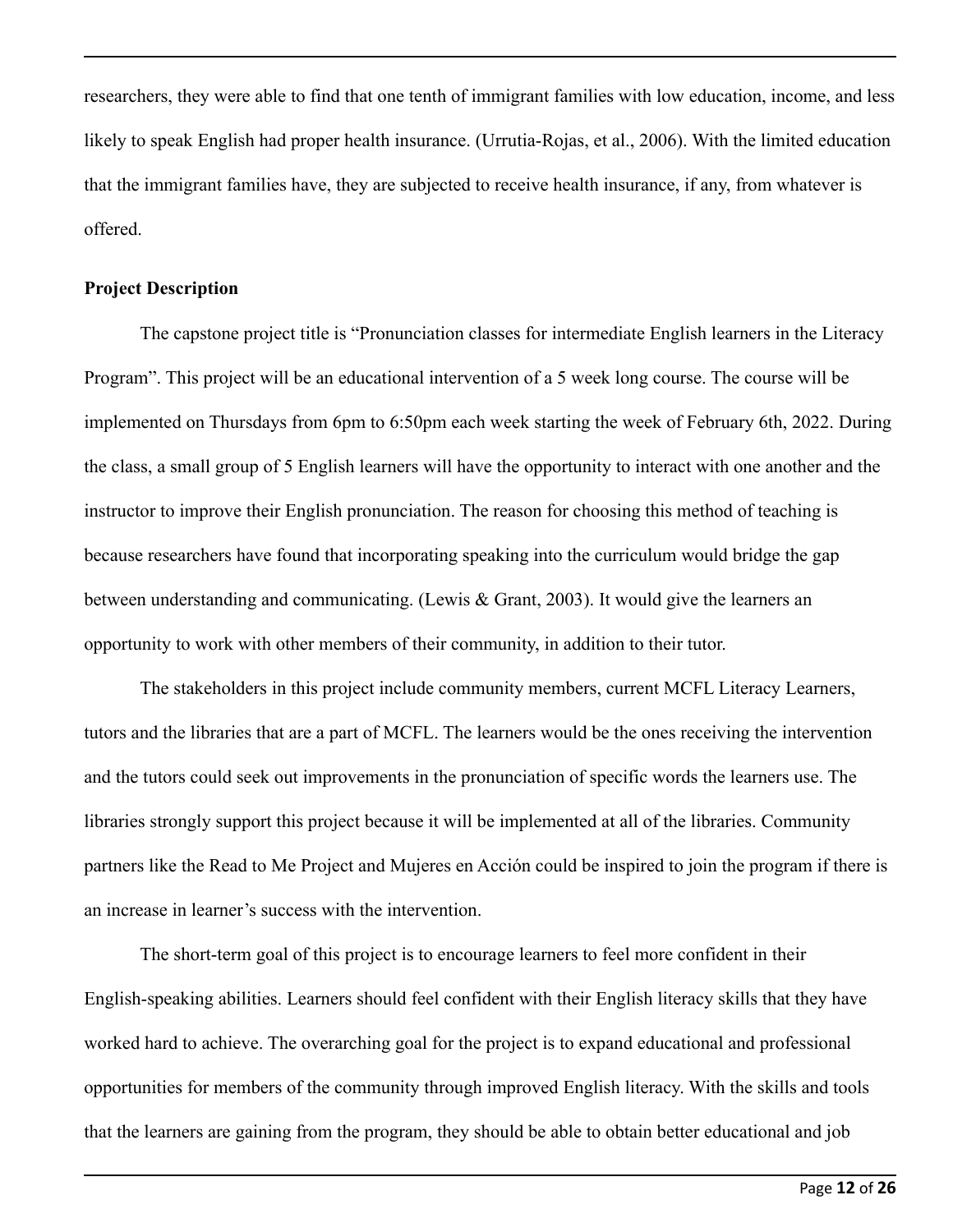opportunities. The benefits of the intervention would start with the learners gaining a better pronunciation of the English language. With all of the work that they are putting into their skill-building, they should be able to confidently speak with a native speaker. Another benefit is that the Monterey County Free Libraries will receive recognition from their general community which should result in additional funding for MCFL.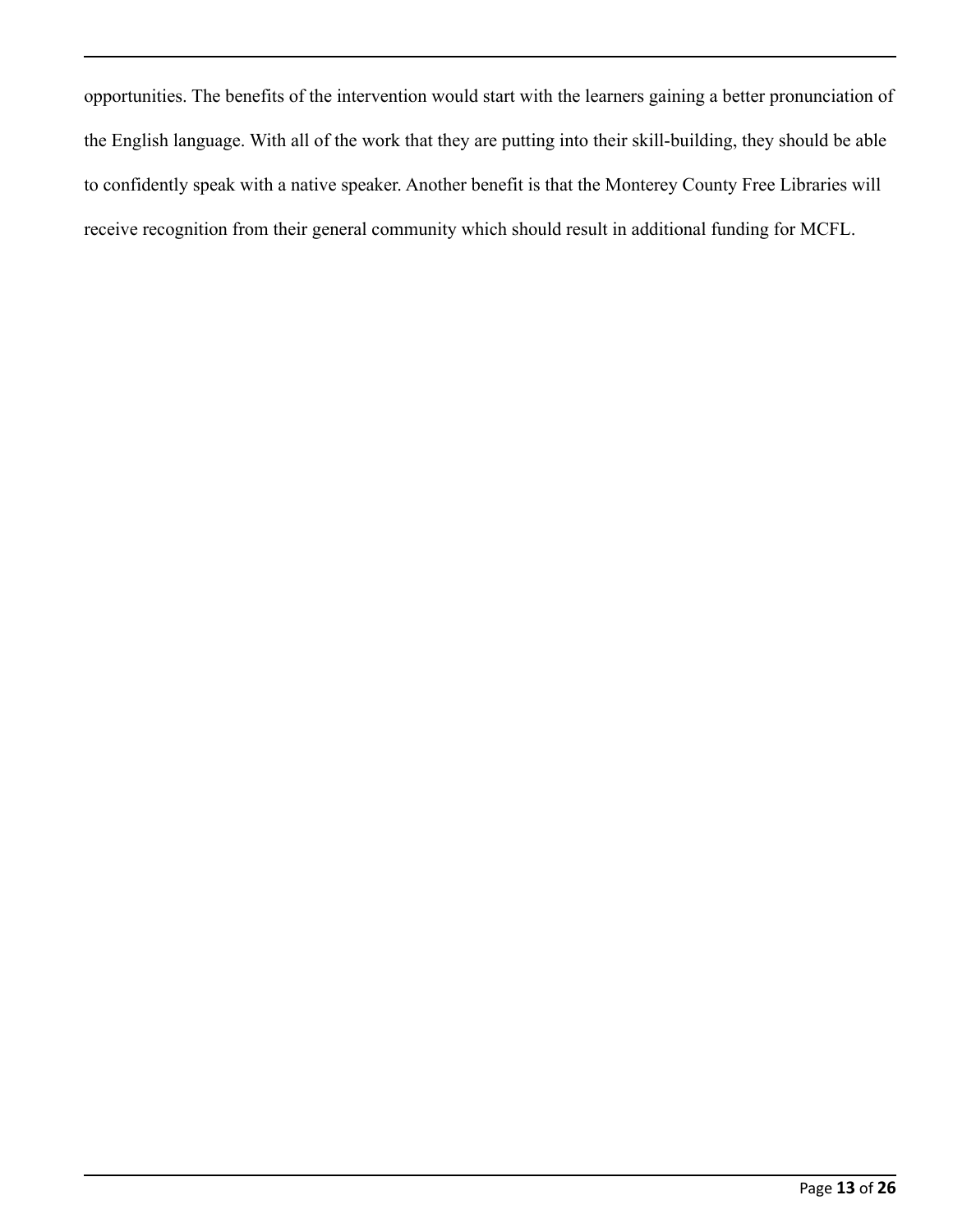# **Project Implementation Plan and Scope of Work**

#### **Project Implementation**

The implementation method will begin with the development of a curriculum for the classes, an assessment form to determine a learner's eligibility for the course, a pre-survey to determine learner's confidence and comfort in their speaking abilities, and participation in the recruitment of the ESL learners and a teacher for the course. Researchers have found that oral dialogue between the assessor and the learner was one of the best practices. (Kirkova-Naskova, et al., 2013). Due to the high rise of the Coronavirus (COVID-19) disease, the students for the course were limited to current MCFL Literacy learners who have shown interest in the making of the course. Once the course begins, the pre-survey will be distributed to the learners to track how confident and comfortable they are with their current pronunciation skills in English. At the end of the course, the post-survey will be used to see how their confidence has increased or decreased. Both of the surveys will include a series of open ended and multiple-choice questions. There may be a short open dialogue assessment at the end of the course to assess if there are any verbal changes to the learners' pronunciation. This way is a great practice that can determine where the learner's pronunciation stands. (Breitkreutz, et al., 2001). The curriculum will be developed by the instructor through their own research. In any case that the instructor is unable to instruct a class, there will be a couple of activities that the learners could participate in. One of the first concepts that was researched was on "minimal pairs". (ESLGames.Com, n.d.).

The participants in this project will include my mentor, the instructor we will be hiring, the Seaside Library staff and myself. The Seaside Library has more of an open space for learners to spread out and safely distance themselves from one another as per the COVID-19 safety regulation implemented. With the help of the Seaside staff, the rooms can be available and prepped ready for the learners. I will work with my mentor to develop some activities for the curriculum, the invitation letters, and pre-/post-assessment forms. Once the sessions are up and running, both my mentor and I will observe the class dynamics and the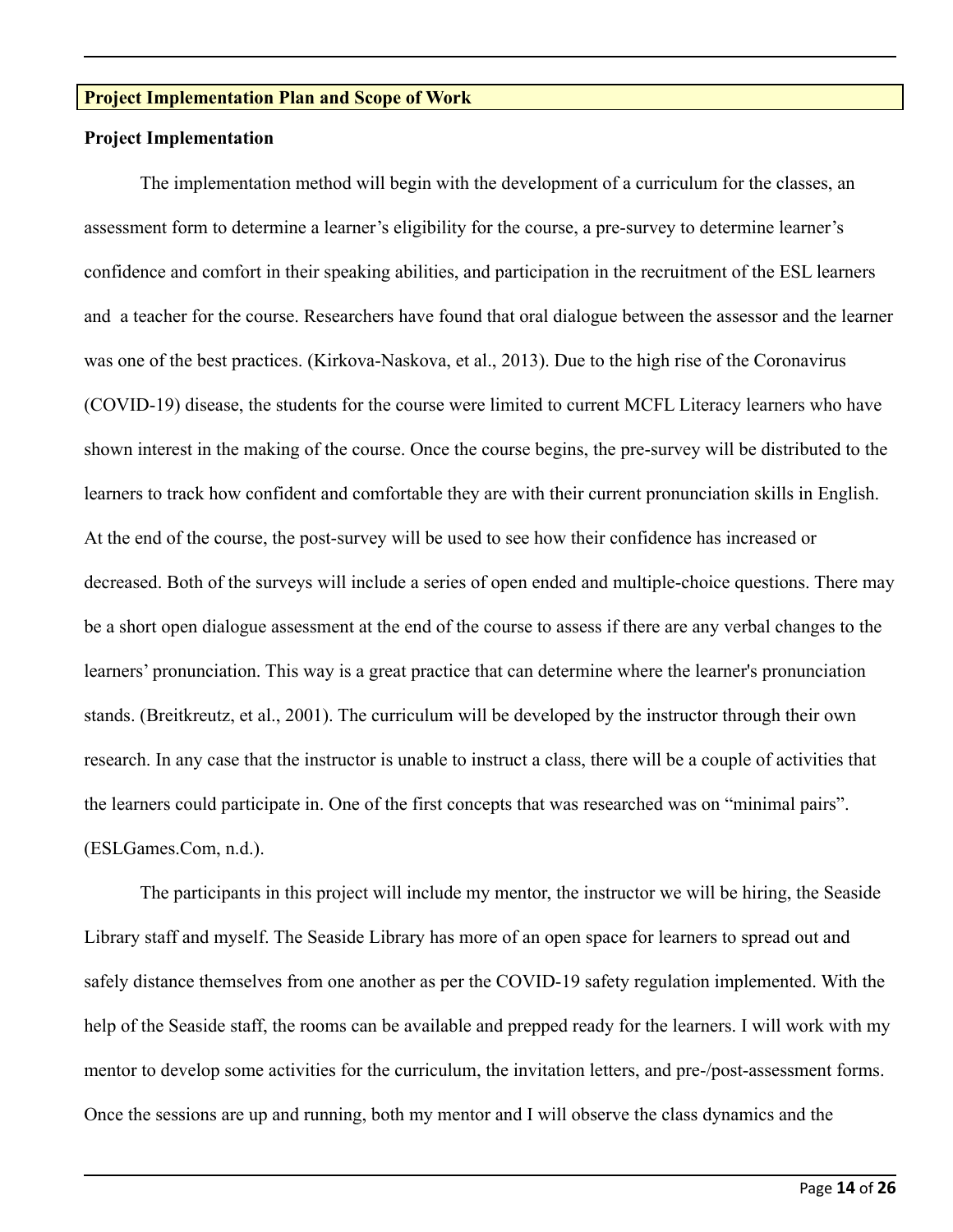learner's response to the sessions. Since the classes will be held at the Seaside library, their staff may assist with logistics. The project will require about 4-8 hours a week in order to carry it out effectively. The funding will be needed to pay for general class materials needed, such as books and office supplies.

A couple of potential challenges that may arise in this project is the commitment of the learners and the availability of someone to teach the sessions. If students do not participate as expected, the curriculum may need to be adjusted to fit the needs of the learners. If the availability of the instructor cannot match the availability of learners, then my mentor will have to take on the role of the instructor and provide them with a new curriculum. As with the COVID-19 regulations, students may not be able to communicate with one another face to face which could negatively affect the learner's progress on pronunciation.

#### **Scope of Work**

Figure 3 illustrates the implementation steps that will be taken to complete the project. In the preparation phase, the development of the pre- and post-surveys will be developed and approved by the end of December. The final version will be completed by the end of January and submitted to the mentor for approval and the instructor assigned to the project. Once the course has begun in February, the intervention will take place and observations made until the end of the course, at the end of March. Learners would then take the post-survey and the data would be compared from the pre- and post-surveys. Once all data is collected, I will present the results at the Capstone festival.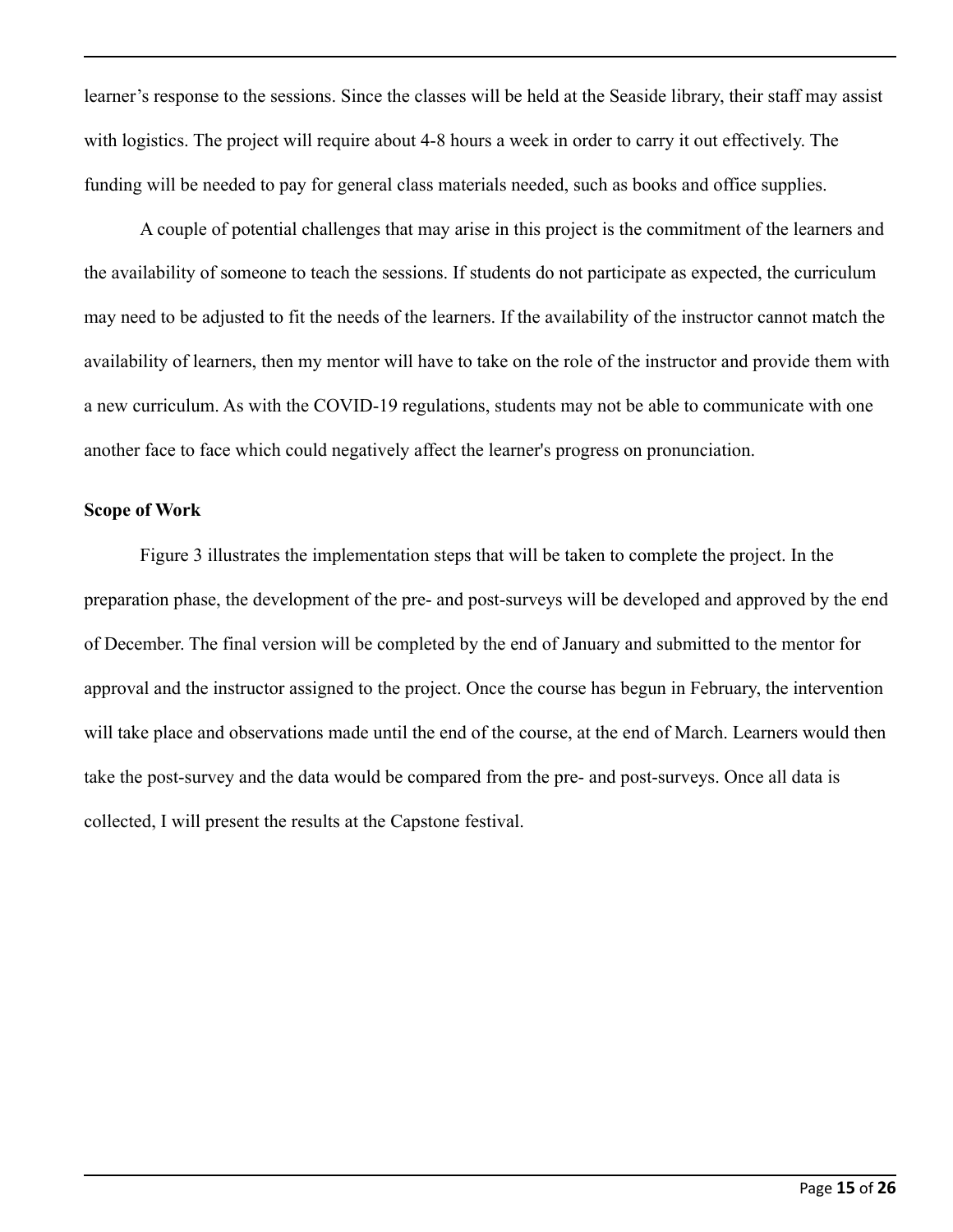| Figure 3.      |                               |     |                                                                                                          |                                                                                        |                   |  |
|----------------|-------------------------------|-----|----------------------------------------------------------------------------------------------------------|----------------------------------------------------------------------------------------|-------------------|--|
| <b>Phases</b>  |                               |     | <b>Activities</b>                                                                                        | <b>Deliverables</b>                                                                    | <b>Timeline</b>   |  |
| 1              | Select capstone<br>project    | 1.1 | Discuss capstone project ideas<br>with mentor and agency staff                                           | Generate a list of capstone<br>project ideas.                                          | Sept 2021         |  |
|                |                               | 1.2 | Discuss capstone project ideas<br>with mentor and agency staff                                           | Submit a list of ideas and final<br>project option to mentor for<br>review/approval    | Oct 2021          |  |
| 2              | Plan project                  | 2.1 | Develop draft pre- and post-<br>surveys for the course.                                                  | Submit drafts to instructor and<br>mentor                                              | Jan 2022          |  |
|                |                               | 2.2 | Develop some activities for the<br>curriculum for the course.                                            | Receive a draft curriculum<br>from the instructor and submit<br>to mentor              | Jan 2022          |  |
| 3              | Implement project             | 3.1 | Recruit 3-6 learners from MCFL<br>Literacy program                                                       | Receive a list of learners for<br>the course                                           | Feb 2022          |  |
|                |                               |     | 3.2 Begin the course with learners                                                                       | Submit an agenda and list of<br>participants                                           | Feb 2022          |  |
|                |                               | 3.3 | Distribute the pre-assessment<br>form to learners                                                        | Preliminary data for later<br>comparison                                               | Feb 2022          |  |
|                |                               |     | Observe the pronunciation course<br>$3.4$ and make adjustments as needed<br>by the instructor and mentor | Submit weekly feedback to the<br>instructor and mentor to make<br>possible adjustments | Feb - Mar<br>2022 |  |
| $\overline{4}$ | Assess project                | 4.1 | Distribute the post-assessment<br>form to the learners                                                   | Comparable data table with<br>pre-survey test and post-survey<br>test                  | Mar 2022          |  |
|                |                               | 4.2 | Compile and analyze data from<br>pre- and post-surveys                                                   | Submit preliminary results to<br>mentor for review and<br>feedback                     | April 2022        |  |
| 5              | Report on project<br>findings | 5.1 | Prepare capstone presentation in<br>selected format                                                      | Present at Dress Rehearsal for<br>grading                                              | April 2022        |  |
|                |                               | 5.2 | Final preparation for Capstone<br>Festival                                                               | <b>Final Capstone Festival</b><br>presentation!                                        | May 2022          |  |
|                |                               | 5.3 | Complete reporting requirements                                                                          | Final agency and capstone<br>reports                                                   | May 2022          |  |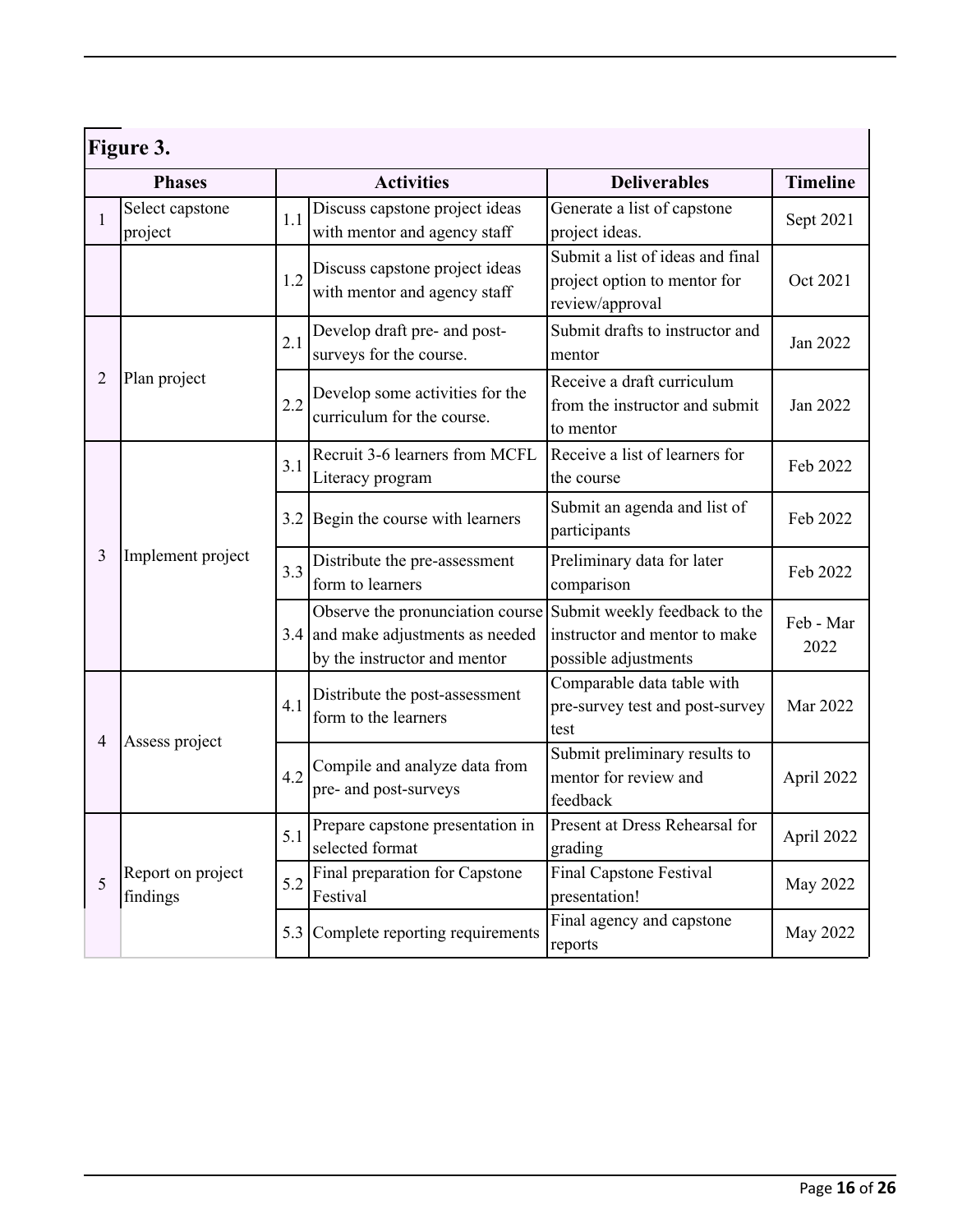# **Project Assessment Plan**

#### **Project Description**

The Pronunciation Classes for Intermediate English Learners is an educational intervention for learners who are a part of the program and have shown interest in furthering their English pronunciation skills. The micro-level problem is that there are too many learners in the Monterey County Free Libraries Literacy Program who are not confident with their English pronunciation even after the initial tutoring sessions. The main project deliverable is a curriculum for learners to work on their pronunciation in the class.

# **Expected Outcomes**

The short-term outcome that this project should produce is learners gaining confidence in their English pronunciation. This is applied to both their professional lives and personal lives. It is expected that they can learn a few new phrases and words that they can apply to their lives. The intermediate outcome for this project is that learners interact more with their community than they used to. Some of the learners don't go out into the community or interact with it as much as they'd like to. With the project, there is an expectation that they would feel more comfortable doing so. The long-term outcome for this project is for English Language Learners to further their education and careers. The ESL learners in the program are not aware of or provided the same educational and professional advancement opportunities as others so once they have completed a start of their literacy journey, they can further their careers.

| <b>Short term outcome</b>                                   | Intermediate outcome                                               | Long-term outcome                                                                        |
|-------------------------------------------------------------|--------------------------------------------------------------------|------------------------------------------------------------------------------------------|
| Learners gain confidence in<br>their English pronunciation. | Learners increase their interaction with the<br>broader community. | English Language Learners are<br>able to expand their educational<br>and career options. |

#### **Outcome Measures**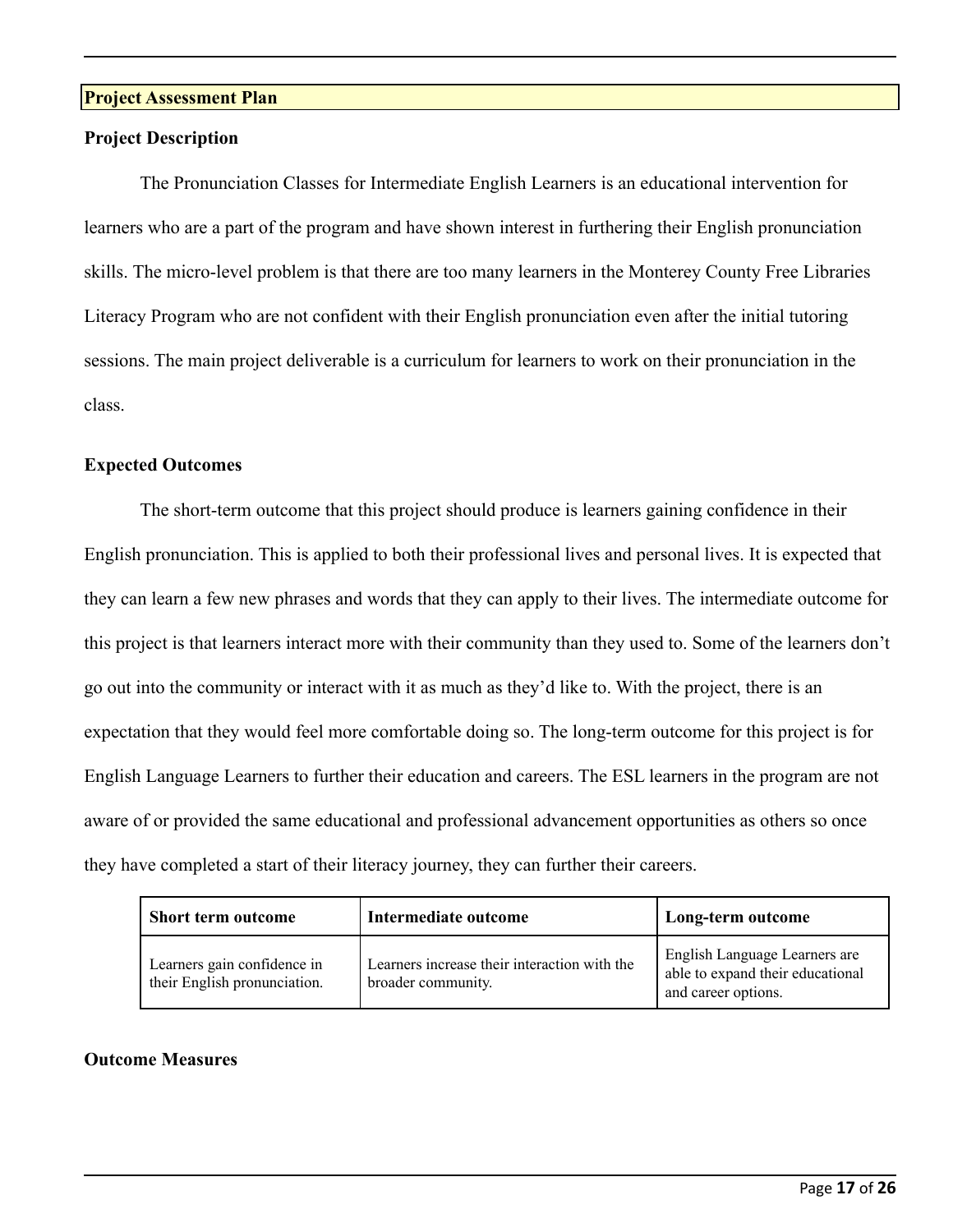The outcome measures that will be used to assess the progress of this project will be the learners' satisfaction and any new words or phrases that they've learned from the course. There will also be a component to see whether or not the learner was able to complete the survey in English or the language they are dominant in.

#### **Data Collection and Analysis**

The method used to assess the project's effectiveness is a survey that was distributed to the learners with questions about their satisfaction and improvement in pronunciation after completing the course. There was also an assessment sent to the instructor to assess their observations on the class from their perspective.

# **Conclusion**

By using the pre and post assessment surveys, there can be a definitive assessment as to what the course may need in the future for a better educational experience. Though there were a few learners who missed a couple of classes, they were able to catch up with what was missed and still meet the intended short-term outcome. There is a question as to whether the learners would have gotten more out of the experience had they been able to attend all 5 sessions.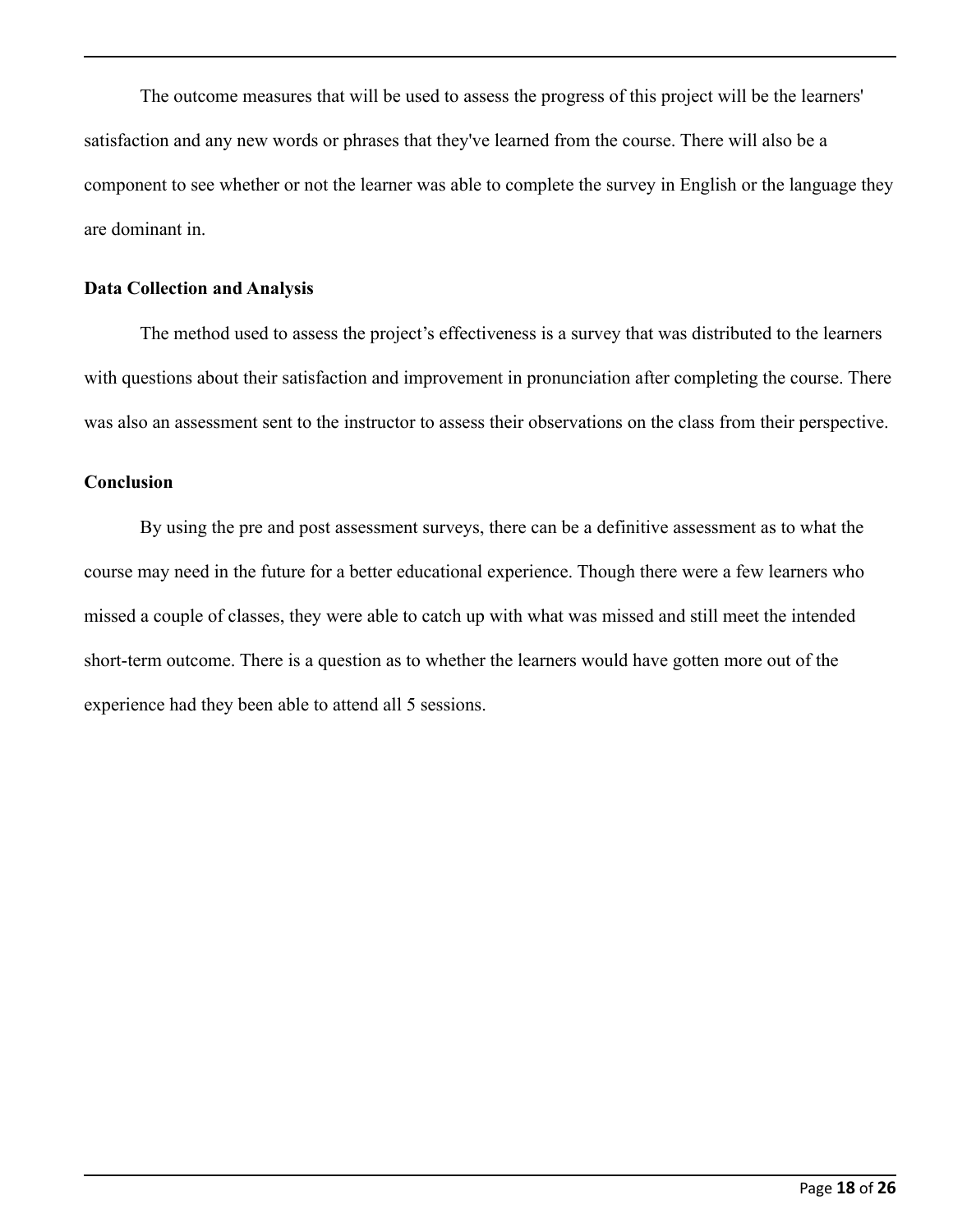#### **Findings, Assessment Results, Recommendations, Conclusions**

#### **Findings**

A total of 5 learners participated in the project's classes and although 3 out of the 5 learners missed at least one day of the class, they were able to catch up with the other learners and attend the last class to complete the course. In the instructor survey, they noted that learners probably weren't able to reach their goals because they only met once for 5 weeks. In the post-assessment survey, 100% of the learners found the classes helped build their confidence in their English pronunciation. They provided suggestions including 40% who thought the class should be extended to one hour and a half and 60% who thought it should be extended to two hours. These results will prove helpful for future classes. In the post survey, 100% of the learners said that they were able to learn 2-3 new phrases as well as improve their pronunciation of those words. They all said that the dialogue discussions held between peers were instrumental in the development of their confidence. If there are any future classes provided, 100% of the learners said that they would be more than willing to participate.

#### **Assessment Results**

The short-term outcome of learners gaining confidence in their English pronunciation was achieved. Learners noted in the post survey that they learned new phrases and words that would help with their daily interactions. A couple of words that the learners took away from the classes included those they learned from the "minimal pairs" session. For context, minimal pairs are "two words that vary by only a single sound." (Case, n.d.). A couple of phrases that the learners took away were ordering food and making conversation about films. The intermediate outcome was also achieved because learners felt like they were able to interact with their community a bit more. For example, they reported feeling more confident ordering pizza over the phone after the classes.

One of strengths that contributed to the success of the short-term outcome was the patience of the instructor. The instructor did not push the learners to know how to pronounce a word exactly. They gave the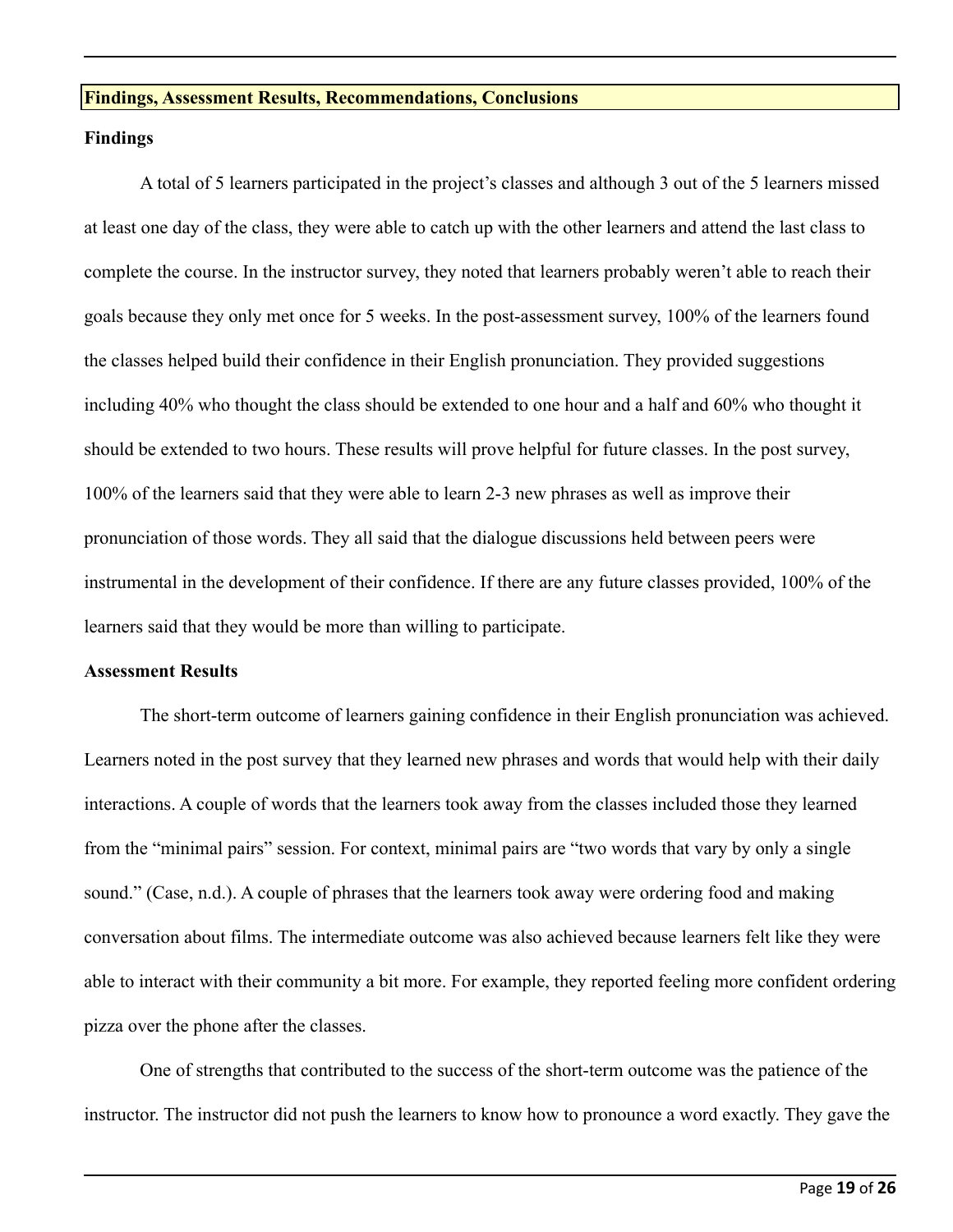learners space to make mistakes and ask for clarifications. Another strength was that it was a smaller group, allowing the learners to get a little closer and interact more with their peers. These strengths, combined with the dialogue discussions and weekly activities, were helpful in making the class feel like a safe environment for the learners to speak more freely.

A limitation that was discovered in the project's design was the lack of rules for the learners to follow. It was not established that they had to attend a certain number of classes to complete the course. Another rule could have been to limit the amount of Spanish that the learners were allowed to speak because the class is about learning how to pronounce in English. An important limitation was the length of time of the classes. Both the learners and the instructor felt like they did not have enough time to really reach their goals.

# **Recommendations**

The Monterey County Free Libraries should continue with the class, if their budget allows. It gave learners the opportunity to connect with their peers and work on improving their English literacy skills together rather than alone. If there is a continuation in the classes, they should extend the length of the class to at least an hour and a half, as well as expand the number of classes from 5 weeks to 10 weeks. It would also be helpful for the classes if the instructor prepared a syllabus for the learners to know what to expect. The post-assessment could also be improved by using an interview style, similar to the pre-assessment survey.

This project was helpful to the macro-level problem of there being too many immigrant residents who do not have access to equal educational opportunities in Monterey County. It was a stepping stone for learners to begin their academic journey. These classes would also prepare the learners for what they should expect in their own classes when they choose to go back to school.

# **Conclusion**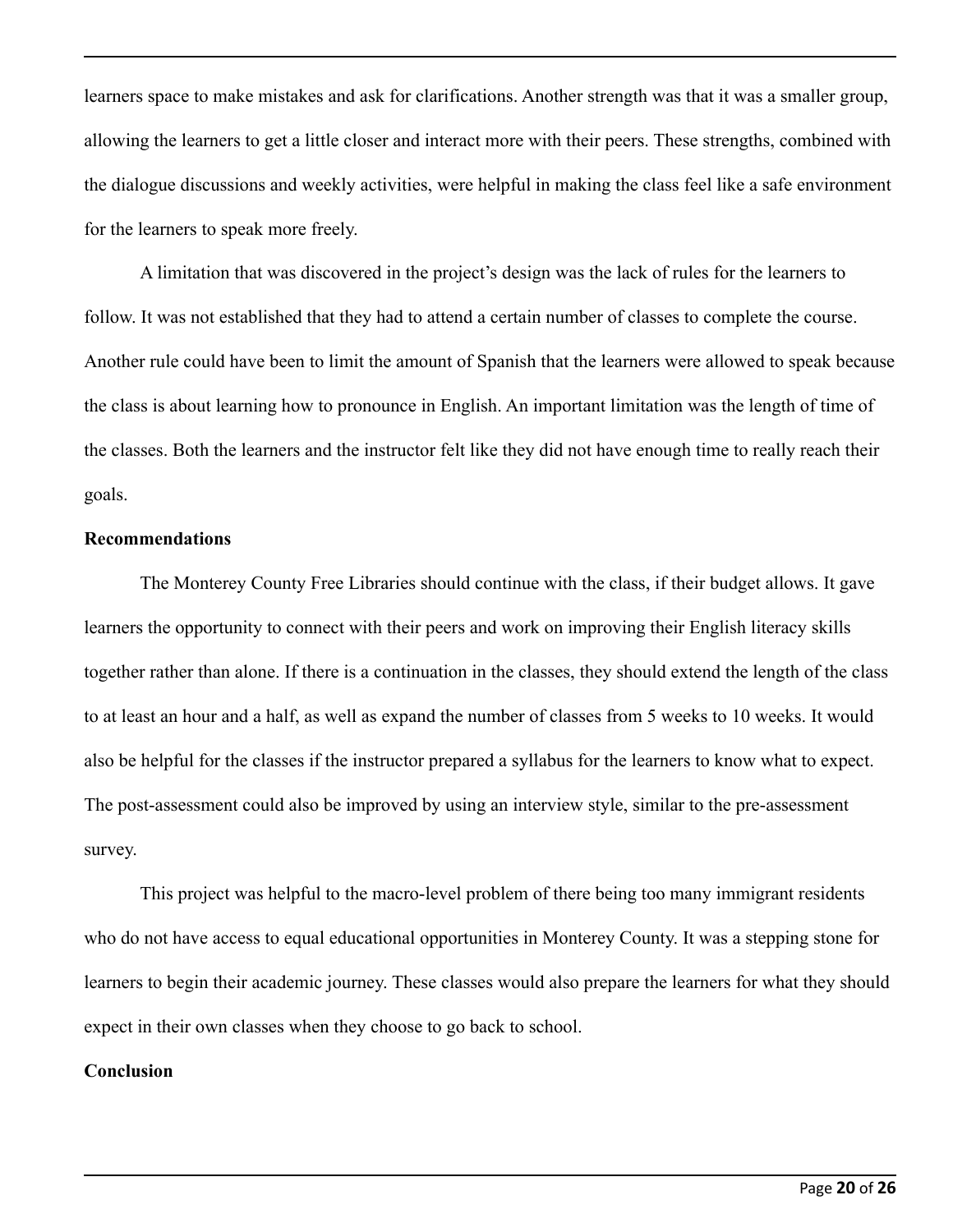Throughout this experience, I have learned a couple of new skills. The first was conflict resolution. I was able to participate in various workshops and training that gave a new understanding of conflict. For example, there can be positive conflict and negative conflict. Sometimes the positive conflict is needed to produce growth or creativity while negative conflict should be avoided if possible. Another skill acquired was collaboration. Now being in person, I was able to work with other departments on their projects and it gave me some insight as to how their departments work. Some knowledge I gained from this experience is that the local library holds so many resources for anyone to utilize. There are plenty of resources online for people who need assistance in applying for migrant status or even for our fellow veterans. An insight I took away is that libraries are full of resources. They are not only here to provide you with books, they have so much more to offer. Some lessons that I've learned from this experience is that as a researcher and intern, you should always be open to adaptations as you never know what may be thrown at you. An advice for the future CHHS students, don't knock it until you try it. I didn't choose the library as my first choice but after meeting my mentor and doing some of the work in the library, I found that there can be so many possibilities within it. I don't regret the internship experience I had with this program.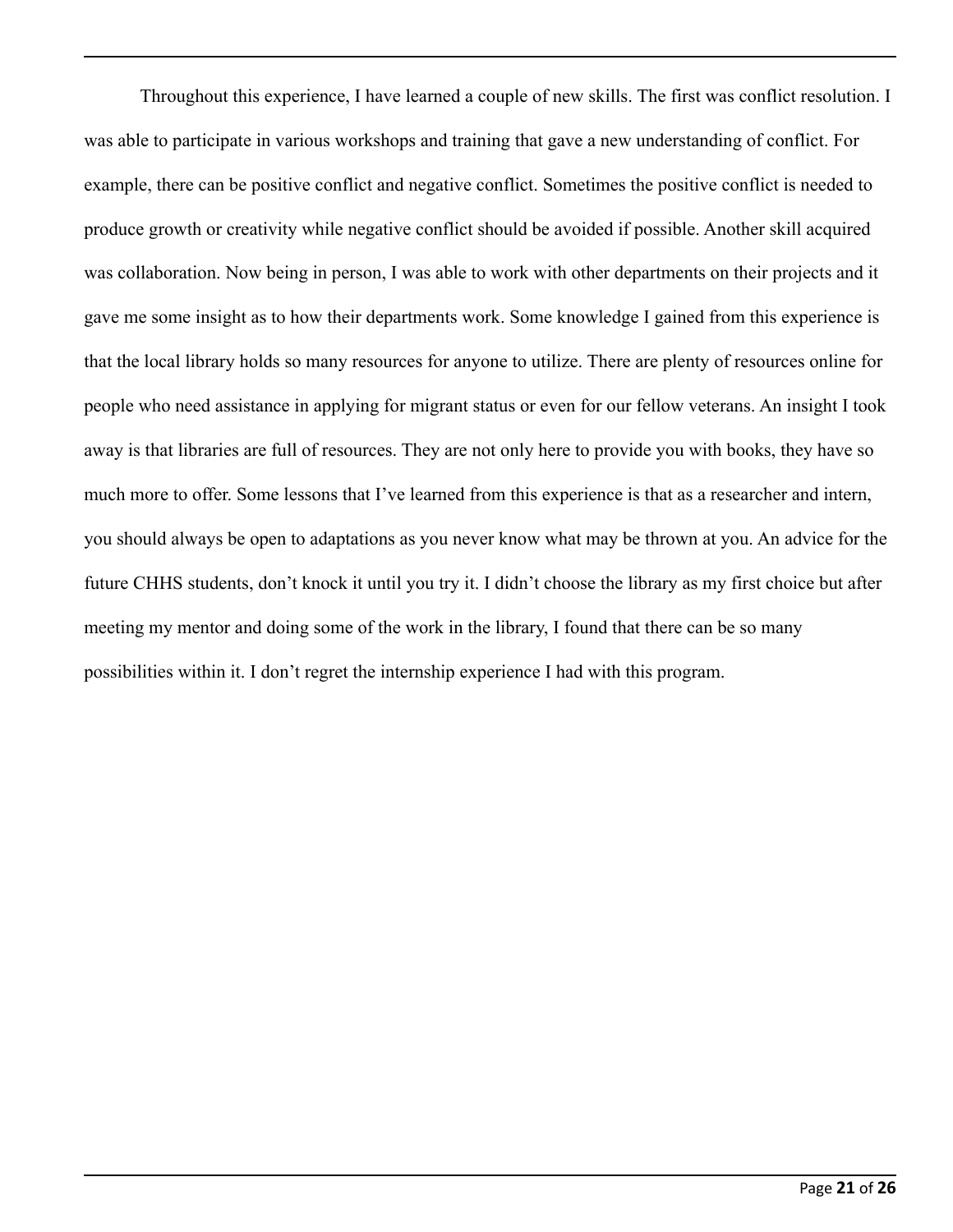Asendorpf, & Motti-Stefanidi, F. (2017). A Longitudinal Study of Immigrants' Peer Acceptance and Rejection: Immigrant Status, Immigrant Composition of the Classroom, and Acculturation. *Cultural Diversity & Ethnic Minority Psychology*. Retrieved Dec. 13, 2021,

<https://doi.org/10.1037/cdp0000155>

- Bae, S.-H. (2017). Work Hours of Immigrant Versus U.S.-Born Female Workers. *Workplace Health & Safety*. Retrieved Dec. 13, 2021, <https://doi.org/10.1177/2165079916686358>
- Belman, D., et. al. (2015). Who Is Affected by the Minimum Wage?. *Wiley Online Library*. Retrieved Feb. 7, 2022, <https://onlinelibrary.wiley.com/doi/full/10.1111/irel.12107>
- Bradley-Bennett, K. (2007). Teaching pronunciation: An independent study course for teachers of adult English as a second language learners. *Teaching Pronunciation - Objectives/Instructions*. Retrieved Dec. 2, 2021, from <https://hcot.ir/wp-content/uploads/2014/09/TeachingPronunciation.pdf>
- Breitkreutz, J., Derwing, T. M., & Rossiter, M. J. (2001). *Pronunciation Teaching Practices in Canada. TESL Canada Journal*. Retrieved Dec. 2, 2021, from <https://doi.org/10.18806/tesl.v19i1.919>
- Brooking. (n.d.). Immigrant Workers in the U.S. Labor Force. Partnership for a New American Economy. Retrieved Dec. 13, 2021.
	- [https://www.newamericaneconomy.org/sites/all/themes/pnae/img/Immigrant\\_Workers\\_Brookings.pd](https://www.newamericaneconomy.org/sites/all/themes/pnae/img/Immigrant_Workers_Brookings.pdf) [f](https://www.newamericaneconomy.org/sites/all/themes/pnae/img/Immigrant_Workers_Brookings.pdf)
- California Library Literacy Services. (2021). *Monterey County Free Libraries Final Report*.
- Case, Alex. (n.d.). Minimal Pairs. *English Club*. Retrieved May 5, 2022 [https://www.englishclub.com/pronunciation/minimal-pairs.htm#:~:text=A%20minimal%20pair%20i](https://www.englishclub.com/pronunciation/minimal-pairs.htm#:~:text=A%20minimal%20pair%20is%20two,%C9%AA%2F%20in%20desk%20and%20disk) [s%20two,%C9%AA%2F%20in%20desk%20and%20disk](https://www.englishclub.com/pronunciation/minimal-pairs.htm#:~:text=A%20minimal%20pair%20is%20two,%C9%AA%2F%20in%20desk%20and%20disk).
- County Administrative Office. (2020). *County of Monterey: Recommended Budget*.

<https://www.co.monterey.ca.us/home/showpublisheddocument/90580/637263593190570000>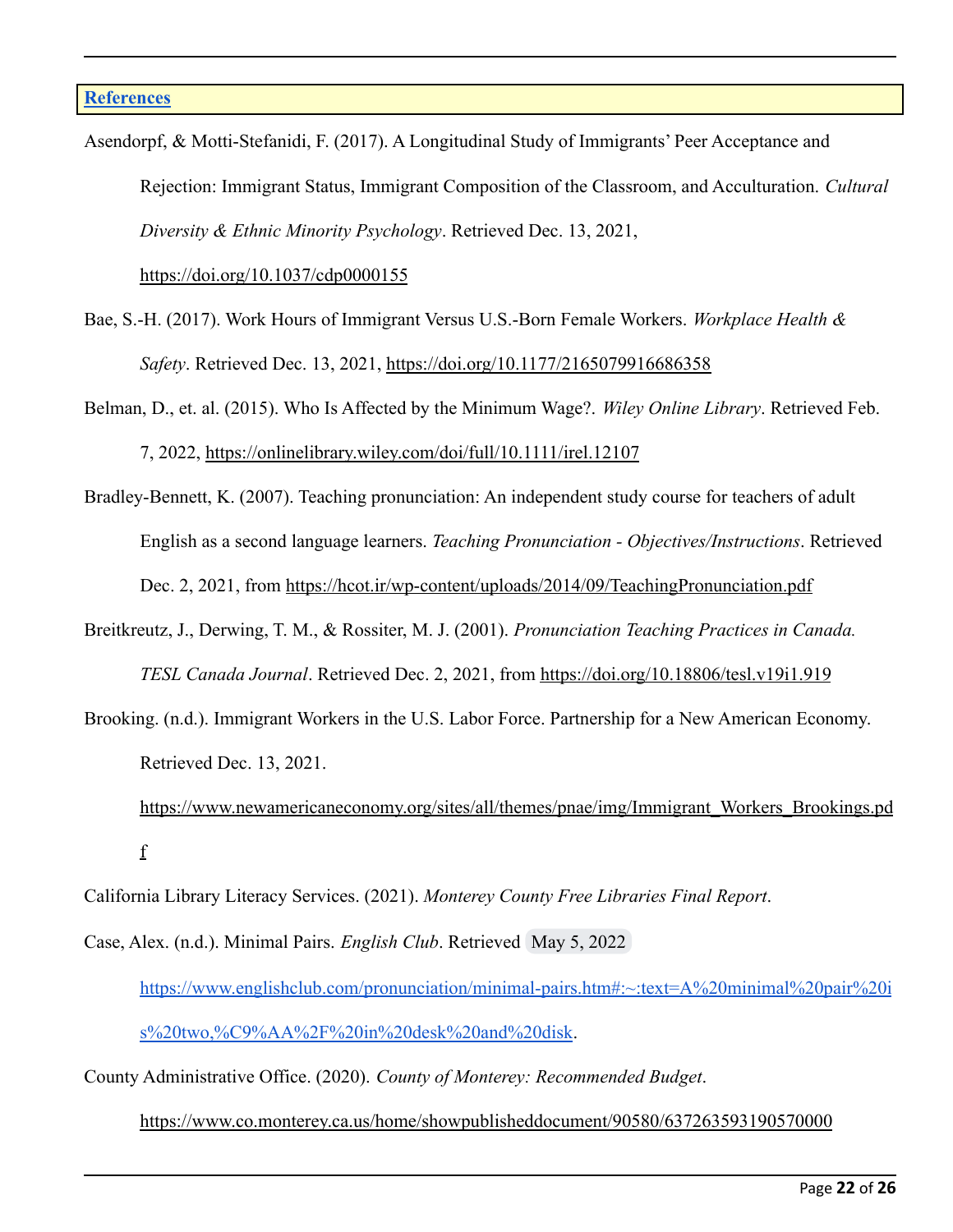DataShare: Monterey County. (2019). County Demographics.

[http://www.datasharemontereycounty.org/indicators/index/dashboard?alias=demographics&localeId](http://www.datasharemontereycounty.org/indicators/index/dashboard?alias=demographics&localeId=264)  $=264$ 

- ESLGames.com. (n.d.). *Word Match A Minimal Pairs Activity for Aiding Pronunciation*. Retrieved Feb. 7, 2022, <https://eslgames.com/minimal-pairs-game/>
- Fraser, H., & Perth, H. F. (1999). ESL pronunciation teaching: Could it be more effective. *Australian Language Matters*. Retrieved Feb. 7, 2022,

<http://walktalkteach.com.au/images/images/documents/Pronunciation-paperbyHelenFraser.pdf>

Garcia, D. (2002). Making Multiple Literacies Visible In the Writing Classroom: From Cupareo, Guanajuato, to Cal State, Monterey Bay. *JSTOR*. Retrieved Feb. 7, 2022, [https://www.jstor.org/stable/29768152?seq=1#metadata\\_info\\_tab\\_contents](https://www.jstor.org/stable/29768152?seq=1#metadata_info_tab_contents)

- Gilakjani, A. P. (2016). English Pronunciation Instruction: A Literature Review. *International Journal of Research in English Education*. Retrieved Dec. 2, 2021, from [https://irisweb.ir/files/site1/rds\\_journals/2006/article-2006-292740.pdf](https://irisweb.ir/files/site1/rds_journals/2006/article-2006-292740.pdf)
- Gray, M. J., Vernez, G., & Rolph, E. (1996). Student access and the "new" immigrants: Assessing their impact on institutions. *Change: The Magazine of Higher Learning*. Retrieved Apr. 22, 2022 <https://www.tandfonline.com/doi/abs/10.1080/00091383.1996.9937139?journalCode=vchn20>
- Hill, L. (2011). English Proficiency of Immigrants. *Public Policy Institute of California*. Retrieved Feb. 7, 2022,

[https://www.ppic.org/publication/english-proficiency-of-immigrants/#:~:text=Among%20immigrant](https://www.ppic.org/publication/english-proficiency-of-immigrants/#:~:text=Among%20immigrants%20who%20arrived%20in,English%20%E2%80%9Cnot%20at%20all.%E2%80%9D) [s%20who%20arrived%20in,English%20%E2%80%9Cnot%20at%20all.%E2%80%9D](https://www.ppic.org/publication/english-proficiency-of-immigrants/#:~:text=Among%20immigrants%20who%20arrived%20in,English%20%E2%80%9Cnot%20at%20all.%E2%80%9D)

Kirkova-Naskova, Anastazija & Tergujeff, Elina & Frost, Dan & Henderson, Alice & Kautzsch, Alexander & Levey, David & Murphy, Deirdre & Waniek-Klimczak, Ewa. (2013). Teachers' views on their professional training and assessment practices: Selected results from the English Pronunciation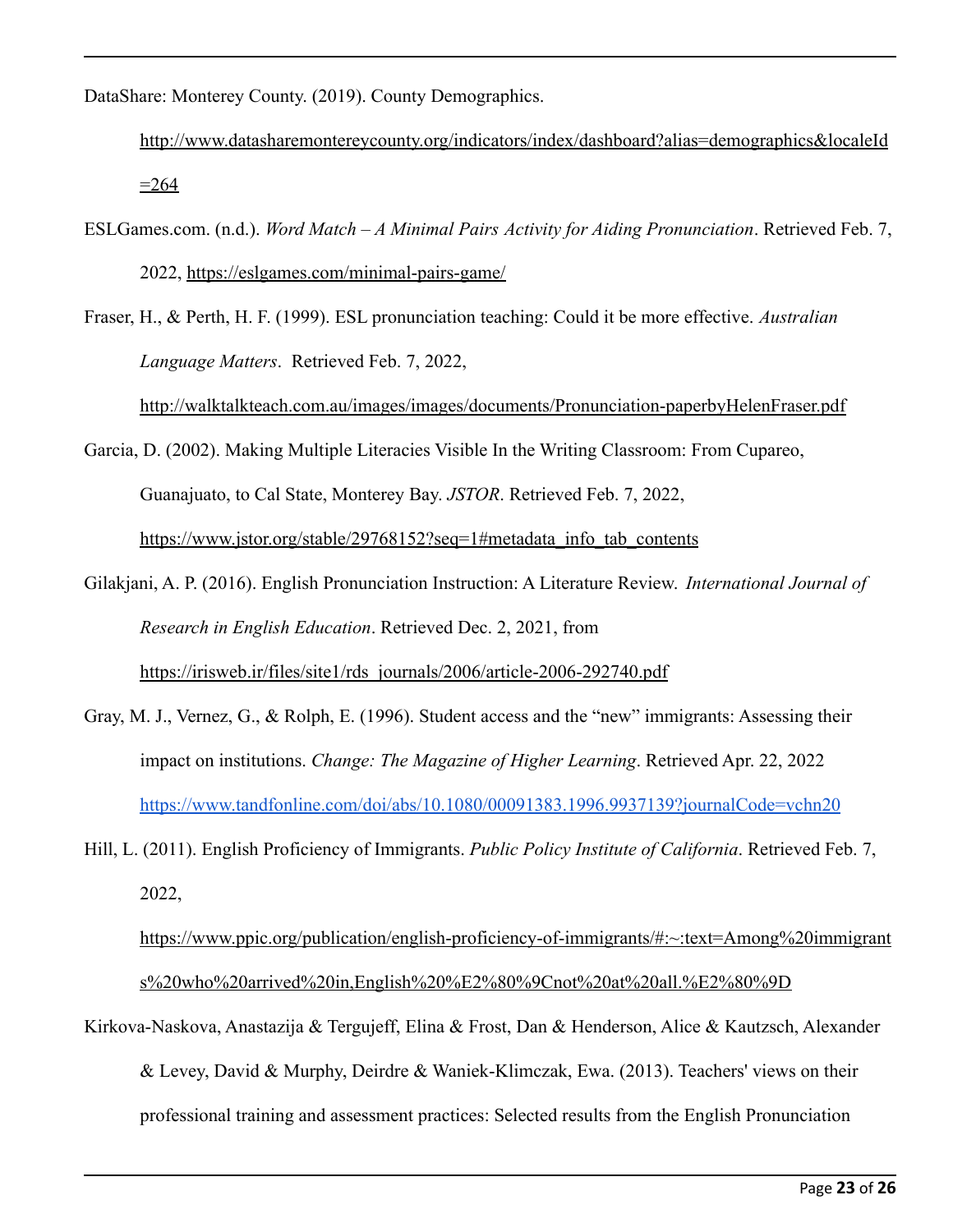Teaching in Europe Survey. *ResearchGate*. Retrieved dec. 2, 2021, from

https://www.researchgate.net/publication/273383890 Teachers' views on their professional traini ng and assessment practices Selected results from the English Pronunciation Teaching in Eur [ope\\_Survey](https://www.researchgate.net/publication/273383890_Teachers)

Leisy, J. A. (2006). "I can't go to college because I don't have papers": Incorporation patterns of latino undocumented youth. *Latino Studies*. Retrieved Feb. 6, 202, doi:<http://dx.doi.org/10.1057/palgrave.lst.8600200>

Lewis, J.M. & Grant, L. (2003). Integrating Pronunciation Into ESL/EFL Classrooms. *Tesol Journal*. Retrieved Dec. 2, 2021, from

<http://citeseerx.ist.psu.edu/viewdoc/download?doi=10.1.1.466.735&rep=rep1&type=pdf#page=12>

Lou, N. M., & Noels, K. A. (2020). Breaking the vicious cycle of language anxiety: Growth language mindsets improve lower-competence ESL students' intercultural interactions. *Contemporary Educational Psychology*. Retrieved from

<https://www.sciencedirect.com/science/article/pii/S0361476X20300126>

Monterey County Board of Directors. (2021). *Monterey County Legislative Program*. Retrieved May 5, 2022. <https://www.co.monterey.ca.us/home/showpublisheddocument?id=99250>

Monterey County Free Libraries. (2021). *About Us: Strategic Plan*. [https://www.co.monterey.ca.us/government/departments-i-z/library/about-us-our-library/strategic-pla](https://www.co.monterey.ca.us/government/departments-i-z/library/about-us-our-library/strategic-plan) [n](https://www.co.monterey.ca.us/government/departments-i-z/library/about-us-our-library/strategic-plan)

Monterey County Free Libraries. (2021). *Literacy*. Retrieved Dec. 12, 2021, from

<https://www.co.monterey.ca.us/government/departments-i-z/library/learn-explore/literacy>

Monterey County Free Libraries. (2021). *Locations*. Retrieved Dec. 2, 2021, from

<https://www.co.monterey.ca.us/government/departments-i-z/library/locations>

Morely, J. (1991). The Pronunciation Component in Teaching English to Speakers of Other Languages.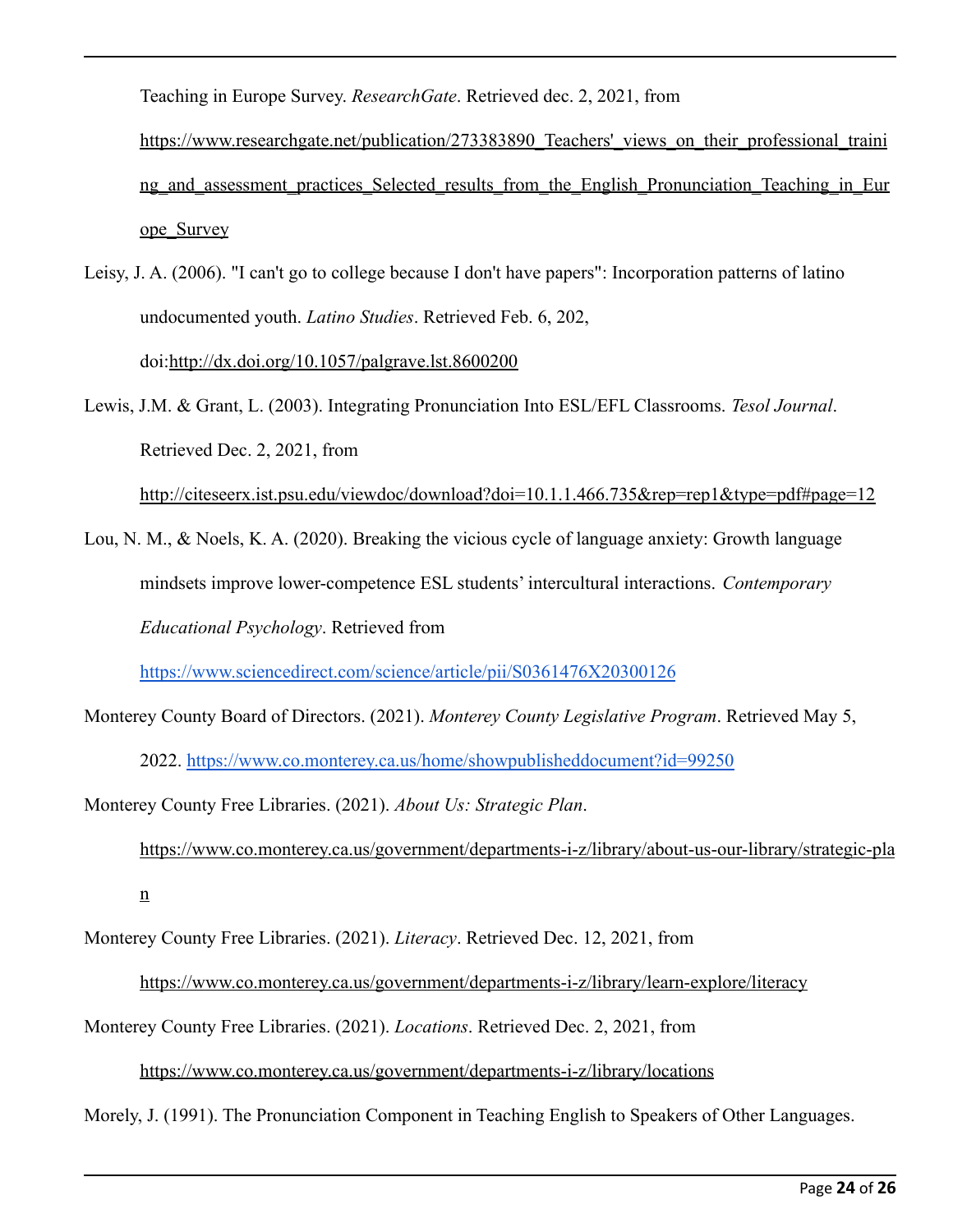*TESOL Quarterly*. Retrieved Feb. 7, 2022,

<https://deepblue.lib.umich.edu/bitstream/handle/2027.42/90128/3586981.pdf?sequen>

Patterson, M.B. & Paulson, U.G. (February, 2015). Adult Transitions to Learning in the USA: What Do PIAAC Survey Results Tell Us?. *Program for the International Assessment of Adult Competencies*. Retrieved Feb. 7, 2022,

[https://static1.squarespace.com/static/51bb74b8e4b0139570ddf020/t/54da7639e4b0990535ec333a/1](https://static1.squarespace.com/static/51bb74b8e4b0139570ddf020/t/54da7639e4b0990535ec333a/1423603257773/Patterson_Paulson_PIAAC.pdf) [423603257773/Patterson\\_Paulson\\_PIAAC.pdf](https://static1.squarespace.com/static/51bb74b8e4b0139570ddf020/t/54da7639e4b0990535ec333a/1423603257773/Patterson_Paulson_PIAAC.pdf)

Pew Research Center. (2009). *Latinos and Education: Explaining the Attainment Gap*. Retrieved Dec. 13, 2021,

[https://www.pewresearch.org/hispanic/2009/10/07/latinos-and-education-explaining-the-attainment](https://www.pewresearch.org/hispanic/2009/10/07/latinos-and-education-explaining-the-attainment-gap/)[gap/](https://www.pewresearch.org/hispanic/2009/10/07/latinos-and-education-explaining-the-attainment-gap/)

Rogers, P. (2017, February 13). *The Importance of Teaching Pronunciation*. Literacy Information and Communication System: Community for Adult Educators.

<https://community.lincs.ed.gov/group/20/discussion/importance-teaching-pronunciation>

United State Census Bureau. (2019). *QuickFacts: Monterey County, California*. United States Census Bureau. Retrieved Dec. 2, 202, from

<https://www.census.gov/quickfacts/fact/table/montereycountycalifornia#>

United Way. (n.d.). Migrant Education Programs. *211 Monterey County*. Retrieved Feb. 7, 2022 <https://211montereycounty.org/educationx/programs/migrant-education-programs/>

Urrutia-Rojas, X., Marshall, K., Trevino, E., Lurie, S. G., & Minguia-Bayona, G. (2006). Disparities in access to health care and health status between documented and undocumented Mexican immigrants in north Texas. *Hispanic Health Care International*. Retrieved from [https://www.proquest.com/openview/48acef1dd4a885f5191cbe1971fef851/1?pq-origsite=gscholar&](https://www.proquest.com/openview/48acef1dd4a885f5191cbe1971fef851/1?pq-origsite=gscholar&cbl=28861) [cbl=2886](https://www.proquest.com/openview/48acef1dd4a885f5191cbe1971fef851/1?pq-origsite=gscholar&cbl=28861)